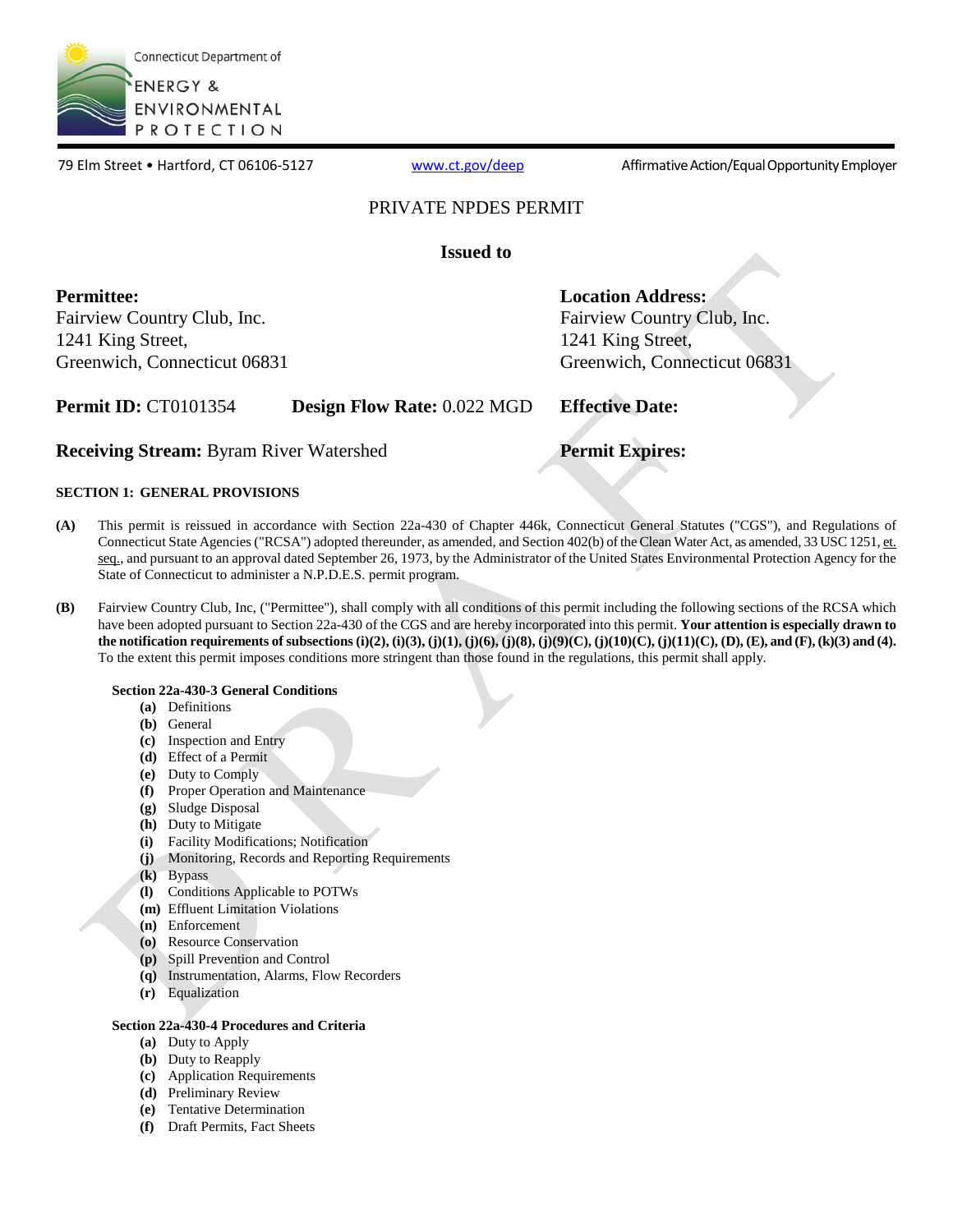- **(g)** Public Notice, Notice of Hearing
- **(h)** Public Comments
- **(i)** Final Determination
- **(j)** Public Hearings
- **(k)** Submission of Plans and Specifications. Approval.
- **(l)** Establishing Effluent Limitations and Conditions
- **(m)** Case-by-Case Determinations
- **(n)** Permit Issuance or Renewal
- **(o)** Permit or Application Transfer
- **(p)** Permit Revocation, Denial or Modification
- **(q)** Variances
- **(r)** Secondary Treatment Requirements
- **(s)** Treatment Requirements
- **(t)** Discharges to POTWs Prohibitions
- Violations of any of the terms, conditions, or limitations contained in this permit may subject the Permittee to enforcement action including, but not limited to, seeking penalties, injunctions and/or forfeitures pursuant to applicable sections of the CGS and RCSA. **(C)**
- 22a-438 or 22a-131a of the CGS or in accordance with Section 22a-6, under Section 53a-157b of the CGS. **(D)** Any false statement in any information submitted pursuant to this Section of the permit may be punishable as a criminal offense under Section
- The Permittee shall comply with Section 22a-416-1 through Section 22a-416-10 of the RCSA concerning operator certification. **(E)**
- **(F)** No provision of this permit and no action or inaction by the Commissioner shall be construed to constitute an assurance by the Commissioner that the actions taken by the Permittee pursuant to this permit will result in compliance or prevent or abate pollution.
- Nothing in this permit shall relieve the Permittee of other obligations under applicable federal, state and local law. **(G)**
- An annual fee shall be paid for each year this permit is in effect as set forth in Section 22a-430-7 of the RCSA. As of October 1, 2009 the annual **(H)**  fee is \$3,445.00.

#### **SECTION 2: DEFINITIONS**

- **(A)** The definitions of the terms used in this permit shall be the same as the definitions contained in Section 22a-423 of the CGS and Section 22a-430-3(a) and 22a-430-6 of the RCSA, except for **"**Composite**"** and **"**No Observable Acute Effect Level (NOAEL)**"** which are redefined below.
- **(B)** In addition to the above, the following definitions shall apply to this permit:

**"------"** in the limits column on the monitoring tables in Attachment 1 means a limit is not specified but a value must be reported on the DMR, MOR, and/or the ATMR.

**"Annual"** in the context of any sampling frequency, shall mean the sample must be collected in the month of August.

**"Average Monthly Limit"** means the maximum allowable "Average Monthly Concentration" as defined in Section 22a-430-3(a) of the RCSA when expressed as a concentration (e.g. mg/l); otherwise, it means "Average Monthly Discharge Limitation" as defined in Section 22a-430-3(a) of the RCSA.

**"Bi-Weekly"** in the context of any sampling frequency, shall mean once every two weeks.

**"Composite"** or **"(C)"** means a sample consisting of a minimum of eight aliquot samples collected at equal intervals of no less than 30 minutes and no more than 60 minutes and combined proportionally to flow over the sampling period provided that during the sampling period the peak hourly flow is experienced.

**"Critical Test Concentration"** or **"(CTC)"** means the specified effluent dilution at which the Permittee is to conduct a single-concentration Aquatic Toxicity Test.

**"Daily Composite"** or **"(DC)"** means a composite sample taken over a full operating day consisting of grab samples collected at equal intervals of no more than sixty (60) minutes and combined proportionally to flow; or, a composite sample continuously collected over a full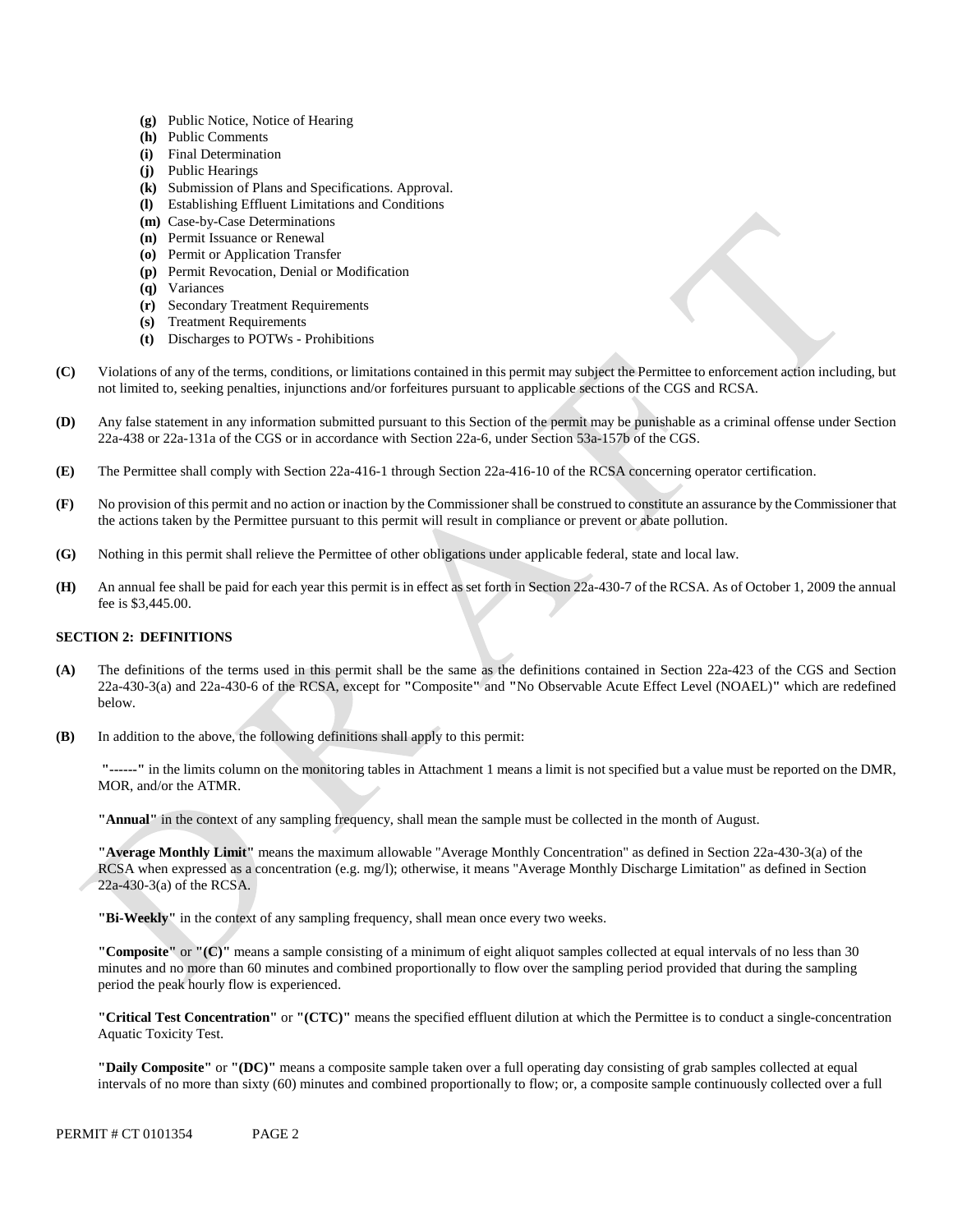operating day proportionally to flow.

**"Daily Concentration"** means the concentration of a substance as measured in a daily composite sample, or, arithmetic average of all grab sample results defining a grab sample average.

**"Daily Quantity"** means the quantity of waste discharged during an operating day.

**"Geometric Mean"** is the **"**n**"**th root of the product of **"**n**"** observations.

**"Infiltration"** means water other than wastewater that enters a sewer system (including sewer system and foundation drains) from the ground through such means as defective pipes, pipe joints, connections, or manholes. Infiltration does not include, and is distinguished from, inflow.

**"Inflow"** means water other than wastewater that enters a sewer system (including sewer service connections) from sources such as, but not limited to, roof leaders, cellar drains, yard drains, area drains, drains from springs and swampy areas, cross connections between storm sewers and sanitary sewers, catch basins, cooling towers, storm waters, surface runoff, street wash waters, or drainage. Inflow does not include, and is distinguished from, infiltration.

**"Instantaneous Limit"** means the highest allowable concentration of a substance as measured by a grab sample, or the highest allowable measurement of a parameter as obtained through instantaneous monitoring.

**"In-stream Waste Concentration"** or **"(IWC)"** means the concentration of a discharge in the receiving water after mixing has occurred in the allocated zone of influence.

**"MGD"** means million gallons per day.

**"Maximum Daily Limit"** means the maximum allowable "Daily Concentration" (defined above) when expressed as a concentration (e.g. mg/l), otherwise, it means the maximum allowable "Daily Quantity" as defined above, unless it is expressed as a flow quantity. If expressed as a flow quantity it means **"**Maximum Daily Flow**"** as defined in Section 22a-430-3(a) of the RCSA.

**"Monthly Minimum Removal Efficiency"** means the minimum reduction in the pollutant parameter specified when the effluent average monthly concentration for that parameter is compared to the influent average monthly concentration.

**"NA"** as a Monitoring Table abbreviation means **"**not applicable**"**.

**"NR"** as a Monitoring Table abbreviation means **"**not required**"**.

**"No Observable Acute Effect Level"** or **"(NOAEL)"** means any concentration equal to or less than the critical test concentration in a single concentration (pass/fail) toxicity test, conducted pursuant to Section 22a-430-3(j)(7)(A)(i) of the RCSA, demonstrating 90% or greater survival of test organisms at the CTC.

**"Range During Sampling"** or **"(RDS)"** as a sample type means the maximum and minimum of all values recorded as a result of analyzing each grab sample of; 1) a Composite Sample, or, 2) a Grab Sample Average. For those Permittee with pH meters that provide continuous monitoring and recording, Range During Sampling means the maximum and minimum readings recorded with the continuous monitoring device during the Composite or Grab Sample Average sample collection.

**"Range During Month"** or **"(RDM)"** as a sample type means the lowest and the highest values of all of the monitoring data for the reporting month.

**"Sanitary Sewage"** means wastewaters from residential, commercial and industrial sources introduced by direct connection to the sewerage collection system tributary to the treatment works including non-excessive inflow/infiltration sources.

**"Semi-Annual"** in the context of any sampling frequency, shall mean the sample must be collected in the months of May and August.

**"ug/l"** means micrograms per liter

**"Work Day"** in the context of a sampling frequency means, Monday through Friday excluding holidays.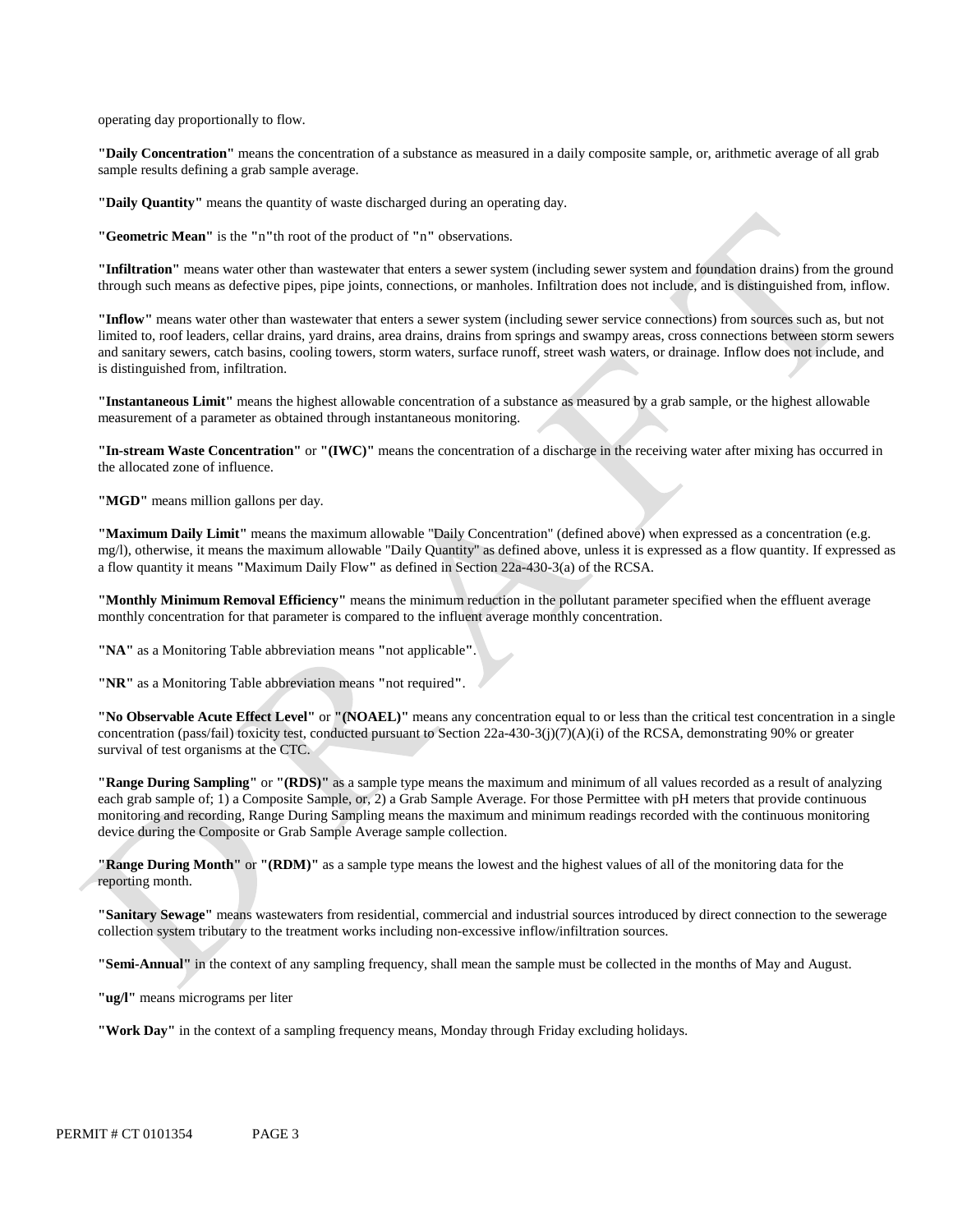#### **SECTION 3: COMMISSIONER'S DECISION**

- **(A)** The Commissioner of Energy and Environmental Protection ("Commissioner") has issued a final decision and found continuance of the existing system to treat the discharge will protect the waters of the state from pollution. The Commissioner's decision is based on application #200901179 for permit reissuance received on April 22, 2009 and the administrative record established in the processing of that application.
- **(B)** The Commissioner hereby authorizes the Permittee to discharge in accordance with the provisions of this permit, the above referenced application, and all approvals issued by the Commissioner or his authorized agent for the discharges and/or activities authorized by, or associated with, this permit.
- **(C)** The Commissioner reserves the right to make appropriate revisions to the permit, if required after Public Notice, in order to establish any appropriate effluent limitations, schedules of compliance, or other provisions which may be authorized under the Federal Clean Water Act or the CGS or regulations adopted thereunder, as amended. The permit as modified or renewed under this paragraph may also contain any other requirements of the Federal Clean Water Act or CGS or regulations adopted thereunder which are then applicable.

### **SECTION 4: GENERAL LIMITATIONS AND OTHER CONDITIONS**

- **(A)** The Permittee shall not accept any new sources of non-domestic wastewater conveyed to its private domestic wastewater treatment works through its sanitary sewerage system or by any means other than its sanitary sewage system unless the generator of such wastewater; (a) is authorized by a permit issued by the Commissioner under Section 22a-430 CGS (individual permit), or, (b) is authorized under Section 22a-430b (general permit), or, (c) has been issued an emergency or temporary authorization by the Commissioner under Section 22a-6k. All such non-domestic wastewaters shall be processed by the private domestic wastewater treatment works via receiving facilities at a location and in a manner prescribed by the Permittee which are designed to contain and control any unplanned releases.
- **(B)** The Permittee shall maintain adequate levels of funding at any given time sufficient to operate and maintain the private domestic wastewater treatment works (including the collection system) and replace critical components.
- **(C)** No discharge from the permitted facility beyond any zone of influence shall contain or cause in the receiving stream a visible oil sheen, floating solids, visible discoloration, or foaming beyond that which may result from a discharge from a permitted facility and none exceeding levels necessary to maintain all designated uses.
- **(D)** No discharge from the permitted facility shall cause acute or chronic toxicity in the receiving water body beyond any zone of influence specifically allocated to that discharge in this permit.
- **(E)** The Permittee shall maintain an alternate power source adequate to provide full operation of all pump stations in the sewerage collection system and to provide a minimum of primary treatment and disinfection at the water pollution control facility to insure that no discharge of untreated wastewater will occur during a failure of a primary power source.
- **(F)** The average monthly effluent concentration shall not exceed 15% of the average monthly influent concentration for BOD5 and Total Suspended Solids for all daily composite samples taken in any calendar month.
- **(G)** Any new or increased amount of sanitary sewage discharge to the sewer system is prohibited where it will cause a dry weather overflow or exacerbate an existing dry weather overflow.
- **(H)** Sludge Conditions
	- **(1)** The Permittee shall comply with all existing federal and state laws and regulations that apply to sewage sludge use and disposal practices, including but not limited to 40 CFR Part 503.
	- **(2)** If an applicable management practice or numerical limitation for pollutants in sewage sludge more stringent than existing federal and state regulations is promulgated under Section 405(d) of the Clean Water Act (CWA), this permit shall be modified or revoked and reissued to conform to the promulgated regulations.
	- **(3)** The Permittee shall give prior notice to the Commissioner of any change(s) planned in the Permittee' sludge use or disposal practice. A change in the Permittee' sludge use or disposal practice may be a cause for modification of the permit.
	- **(4)** Testing for inorganic pollutants shall follow "Test Methods for Evaluating Solid Waste, Physical/Chemical Methods", EPA Publication SW-846 as updated and/or revised.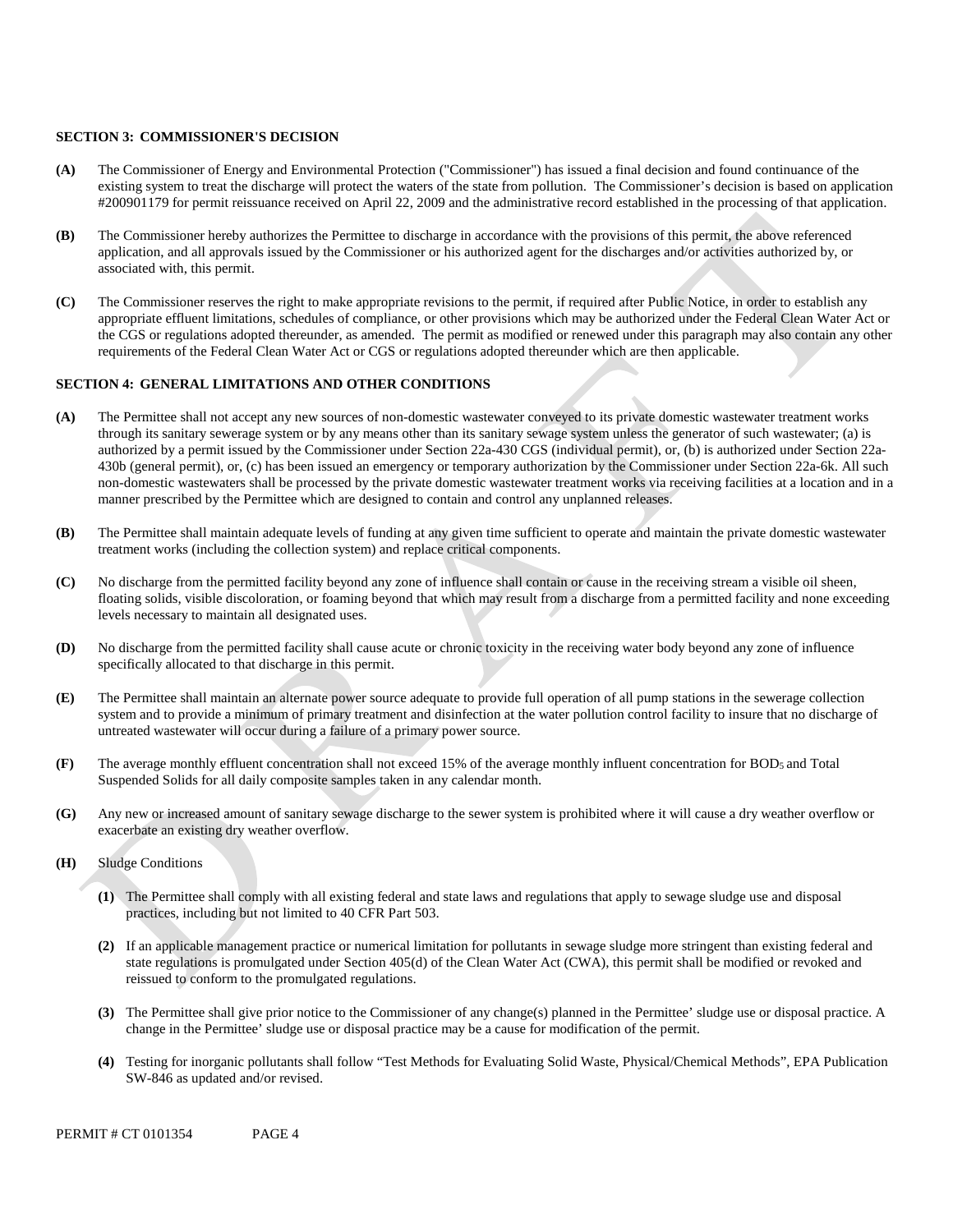- **(I)** This permit becomes effective on the 1st day of the month following the date of signature of the Commissioner or designee.
- a plan for financing the improvements. 90% of the design flow rate, the Permittee shall develop and submit within one year, for the review and approval of the Commissioner, a plan to accommodate future increases in flow to the plant. This plan shall include a schedule for completing any recommended improvements and
- **(K)** When the arithmetic mean of the average daily BOD5 or TSS loading into the private domestic wastewater treatment works for the previous 180 days exceeds 90% of the design load rate, the Permittee shall develop and submit within one year, for the review and approval of the Commissioner, a plan to accommodate future increases in load to the plant. This plan shall include a schedule for completing any recommended improvements and a plan for financing the improvements.
- (L) On or before July 31<sup>st</sup> of each calendar year the main flow meter shall be calibrated by an independent contractor in accordance with the manufacturer's specifications. The actual record of the calibration shall be retained onsite and, upon request, the Permittee shall submit to the Commissioner a copy of that record.
- or fail to operate any of the aforementioned processes without the written approval of the Commissioner. (J)<br>When the arithmetic mean of the average daily flow from the private domestic wastewater treatment works for the previous 180 days exceeds<br>90% of the design flow rate, the Permittee shall develop and submit within one **(M)** The Permittee shall operate and maintain all processes as installed in accordance with the approved plans and specifications and as outlined in the associated operation and maintenance manual. This includes but is not limited to all preliminary treatment processes, primary treatment processes, recycle pumping processes, anaerobic treatment processes, anoxic treatment processes, aerobic treatment processes, flocculation processes, effluent filtration processes or any other processes necessary for the optimal removal of pollutants. The Permittee shall not bypass

#### **SECTION 5: SPECIFIC EFFLUENT LIMITATIONS AND MONITORING REQUIREMENTS**

- **(A)** The discharge(s) shall not exceed and shall otherwise conform to the specific terms and conditions listed in this permit. The discharge is restricted by, and shall be monitored in accordance with Tables A through F incorporated in this permit as Attachment 1.
- **(B)** The Permittee shall monitor the performance of the treatment process in accordance with the Monthly Operating Report (MOR) incorporated in this permit as Attachment 2.

#### **SECTION 6: SAMPLE COLLECTION, HANDLING and ANALYTICAL TECHNIQUES**

- **(A)** Chemical Analysis
	- **(1)** Chemical analyses to determine compliance with effluent limits and conditions established in this permit shall be performed using the methods approved pursuant to the Code of Federal Regulations, Part 136 of Title 40 (40 CFR 136) unless an alternative method has been approved in writing pursuant to 40 CFR 136.4 or as provided in Section 22a-430-3-(j)(7) of the RCSA. Chemicals which do not have methods of analysis defined in 40 CFR 136 or the RCSA shall be analyzed in accordance with methods specified in this permit.
	- **(2)** All metals analyses identified in this permit shall refer to analyses for Total Recoverable Metal, as defined in 40 CFR 136 unless otherwise specified.
	- **(3)** Grab samples shall be taken during the period of the day when the peak hourly flow is normally experienced.
	- **(4)** Samples collected for bacteriological examination shall be collected between the hours of 11 a.m. and 3 p.m. or at that time of day when the peak hourly flow is normally experienced.
	- **(5)** The Minimum Levels specified below represent the concentrations at which quantification must be achieved and verified during the chemical analyses for the parameters identified in Attachment 1, Table C. Analyses for these parameters must include check standards within ten percent of the specified Minimum Level or calibration points equal to or less than the specified Minimum Level.

| Parameter                | <b>Minimum Level</b>    |
|--------------------------|-------------------------|
| Arsenic, Total           | $0.005 \text{ mg}/1$    |
| Chlorine, Total Residual | $0.050 \,\mathrm{mg}/l$ |
| Cyanide, Total           | $0.010 \,\mathrm{mg}/l$ |
| Mercury, Total           | $0.0002$ mg/l           |

**(6)** The value of each parameter for which monitoring is required under this permit shall be reported to the maximum level of accuracy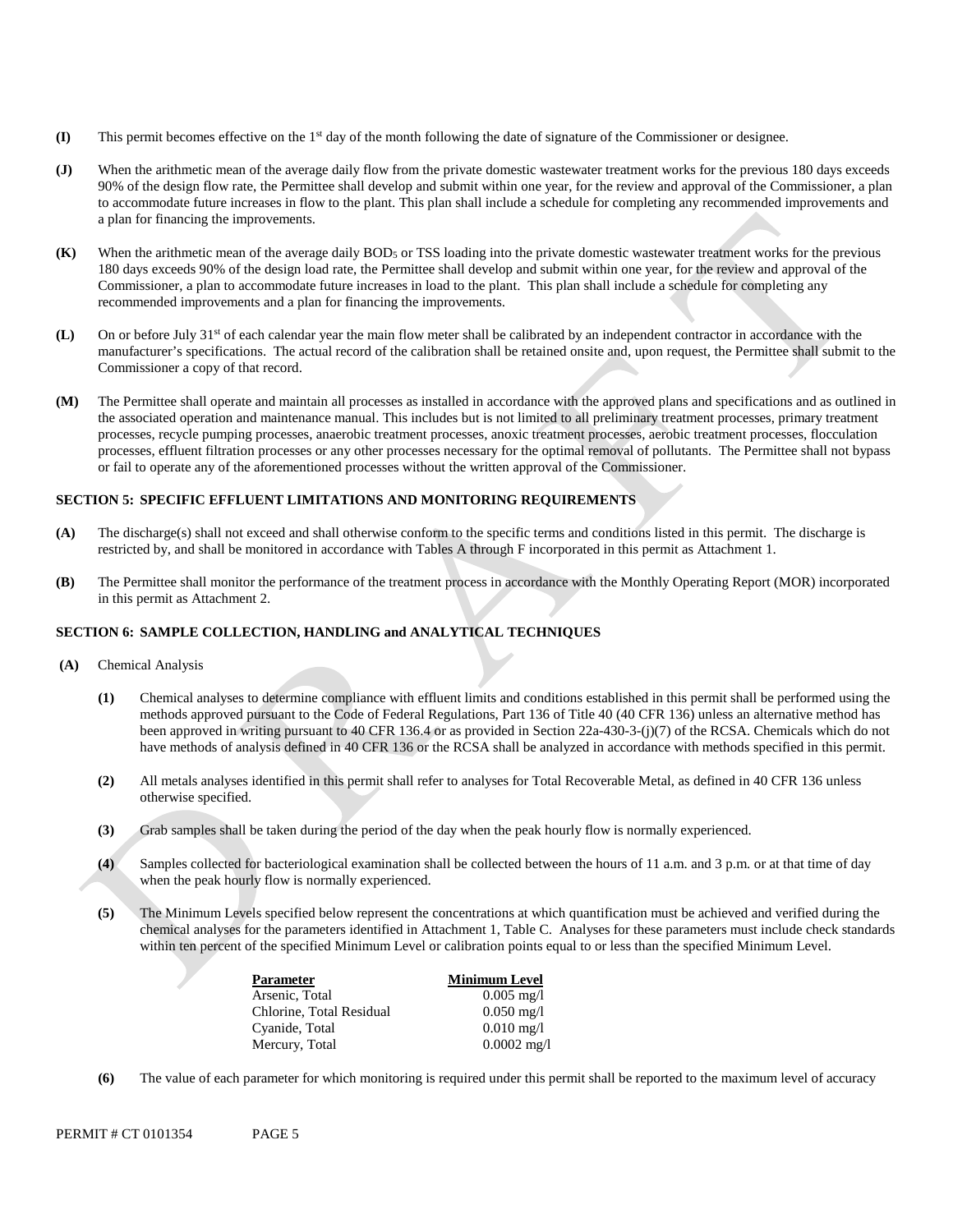and precision possible consistent with the requirements of this Section of the permit.

- **(7)** Effluent analyses for which quantification was verified during the analysis at or below the minimum levels specified in this Section and which indicate that a parameter was not detected shall be reported as "less than x" where 'x' is the numerical value equivalent to the analytical method detection limit for that analysis.
- **(8)** Results of effluent analyses which indicate that a parameter was not present at a concentration greater than or equal to the Minimum Level specified for that analysis shall be considered equivalent to zero (0.0) for purposes of determining compliance with effluent limitations or conditions specified in this permit.
- **(B)** Acute Aquatic Toxicity Test
	- **(1)** Samples for monitoring of Acute Aquatic Toxicity shall be collected and handled as prescribed in "Methods for Measuring the Acute Toxicity of Effluents and Receiving Waters to Freshwater and Marine Organisms" (EPA-821-R-02-012).
		- **(a)** Composite samples shall be chilled as they are collected. Grab samples shall be chilled immediately following collection. Samples shall be held at 0 - 6ºC until Acute Aquatic Toxicity testing is initiated.
		- **(b)** Effluent samples shall not be dechlorinated, filtered, or, modified in any way, prior to testing for Acute Aquatic Toxicity unless specifically approved in writing by the Commissioner for monitoring at this facility. Facilities with effluent dechlorination and/or filtration designed as part of the treatment process are not required to obtain approval from the Commissioner.
		- **(c)** Samples shall be taken at the final effluent for Acute Aquatic Toxicity unless otherwise approved in writing by the Commissioner.
		- **(d)** Chemical analyses of the parameters identified in Attachment 1, Table C shall be conducted on an aliquot of the same sample tested for Acute Aquatic Toxicity.
			- **(i)** At a minimum, pH, specific conductance, total alkalinity, total hardness, and total residual chlorine shall be measured in the effluent sample and, during Acute Aquatic Toxicity tests, in the highest concentration of the test and in the dilution (control) water at the beginning of the test and at test termination. If total residual chlorine is not detected at test initiation, it does not need to be measured at test termination. Dissolved oxygen, pH, and temperature shall be measured in the control and all test concentrations at the beginning of the test, daily thereafter, and at test termination.
		- **(e)** Tests for Acute Aquatic Toxicity shall be initiated within 36 hours of sample collection.
	- **(2)** Monitoring for Acute Aquatic Toxicity to determine compliance with the permit condition on Acute Aquatic Toxicity (invertebrate) shall be conducted for 48 hours utilizing neonatal (less than 24 hours old) *Daphnia pulex*.
	- **(3)** Monitoring for Acute Aquatic Toxicity to determine compliance with the permit condition on Acute Aquatic Toxicity (vertebrate) shall be conducted for 48 hours utilizing larval (1 to 14-day old with no more than 24 hours range in age) *Pimephales promelas*.
	- **(4)** Tests for Acute Aquatic Toxicity shall be conducted as prescribed for static non-renewal acute tests in "Methods for measuring the Acute Aquatic Toxicity of Effluents and Receiving Waters to Freshwater and Marine Organisms" (EPA/821-R-02-012), except as specified below.
		- **(a)** For Acute Aquatic Toxicity limits, and for monitoring only conditions, expressed as a NOAEL value, Pass/Fail (single concentration) tests shall be conducted at a specified Critical Test Concentration (CTC) equal to the Aquatic Toxicity limit,  $(100\%$  in the case of monitoring only conditions), as prescribed in Section 22a-430-3(j)(7)(A)(i) of the RCSA.
		- **(b)** Organisms shall not be fed during the tests.
		- **(c)** Synthetic freshwater prepared with deionized water adjusted to a hardness of 50±5 mg/L as CaCO3 shall be used as dilution water in the tests.
		- **(d)** Copper nitrate shall be used as the reference toxicant.
	- **(5)** For monitoring only conditions, toxicity shall be demonstrated when the results of a valid pass/fail Acute Aquatic Toxicity indicates less than 90% survival in the effluent at the CTC (100%).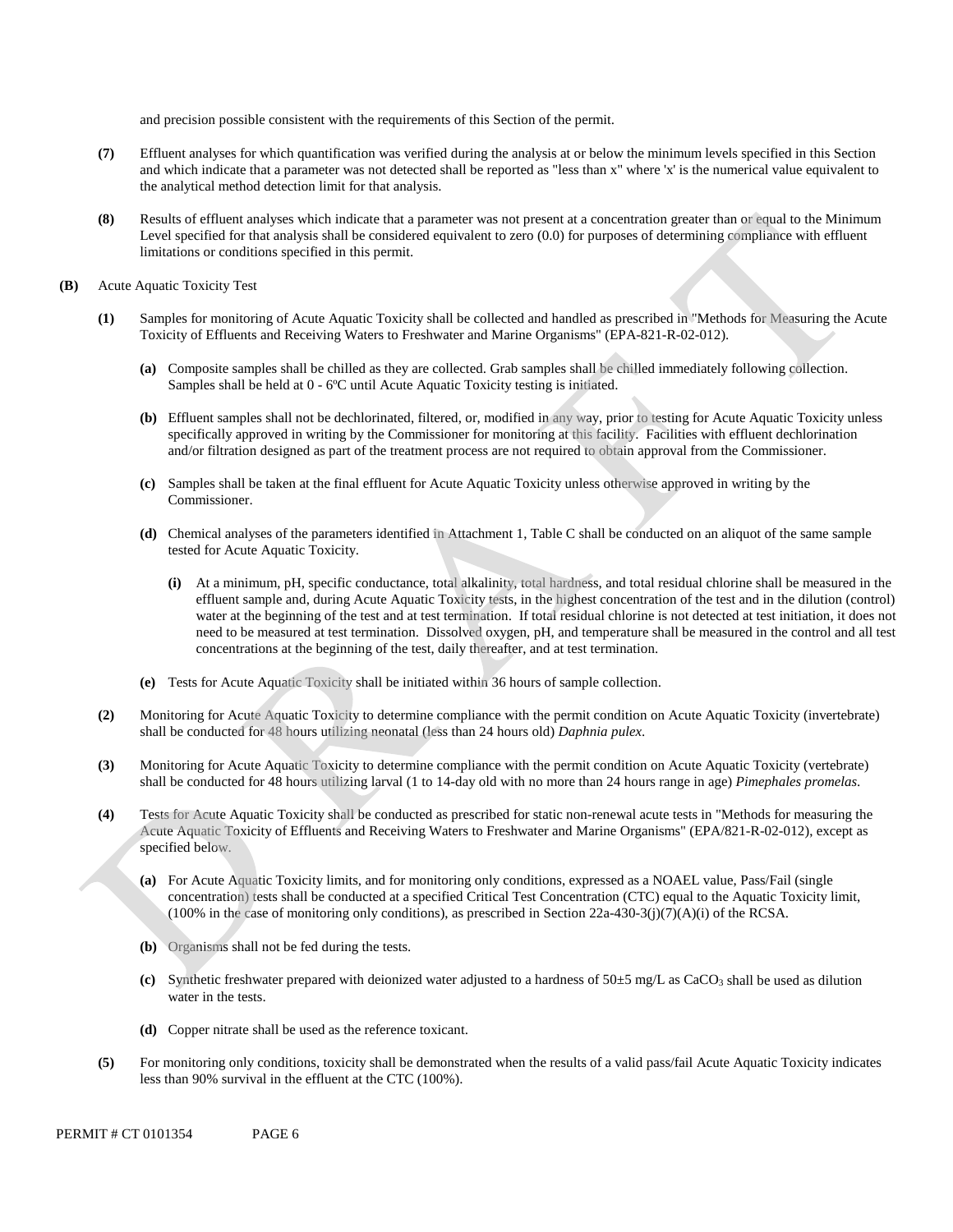#### **SECTION 7: RECORDING AND REPORTING REQUIREMENTS**

**(A)** The results of chemical analyses and any aquatic toxicity test required above in Sections 5 and 6, and the referenced Attachment 1 shall be entered on the Discharge Monitoring Report (DMR) and reported to the Bureau of Water Protection and Land Reuse. The report shall also include a detailed explanation of any violations of the limitations specified. The DMR must be received by the Department by the 15<sup>th</sup> day of the month following the month in which samples are collected. Until the Permittee begins reporting to the Department electronically using NetDMR, paper reports are to be submitted to:

> ATTN: Municipal Wastewater Monitoring Coordinator Connecticut Department of Energy and Environmental Protection Bureau of Water Protection and Land Reuse, Planning and Standards Division 79 Elm Street Hartford, Connecticut 06106-5127

- **(1)** For composite samples, from other than automatic samplers, the instantaneous flow and the time of each aliquot sample collection shall be recorded and maintained at the private domestic wastewater treatment works**.**
- **(B)** Complete and accurate test data, including percent survival of test organisms in each replicate test chamber, LC<sub>50</sub> values and 95% confidence intervals for definitive test protocols, and all supporting chemical/physical measurements performed in association with any aquatic toxicity test, shall be entered on the Aquatic Toxicity Monitoring Report form (ATMR) and sent to the Bureau of Water Protection and Land Reuse at the address specified above in Section 7 (A) of this permit by the  $15<sup>th</sup>$  day of the month following the month in which samples are collected.
- **(C)** The results of the process monitoring required above in Section 5 shall be entered on the Monthly Operating Report (MOR) form, included herein as Attachment 2, and reported to the Bureau of Water Protection and Land Reuse. The MOR report shall also be accompanied by a detailed explanation of any violations of the limitations specified. The MOR, must be received at the address specified above in Section 7 (A) of this permit by the 15th day of the month following the month in which the data and samples are collected.
- **(D)** NetDMR Reporting Requirements
	- **(1)** Unless otherwise approved in writing by the Commissioner, no later than one-hundred and twenty (120) days after the effective date of this permit, the Permittee shall begin reporting to the Department electronically using NetDMR, a web-based tool that allows Permittee to electronically submit discharge monitoring reports (DMRs) and other required reports through a secure internet connection. Specific requirements regarding subscription to NetDMR and submittal of data and reports in hard copy form and for submittal using NetDMR are described below:
		- (a) NetDMR Subscriber Agreement

On or before fifteen (15) days after the effective date of this permit, the Permittee and/or the person authorized to sign the Permittee discharge monitoring reports ("Signatory Authority") as described in RCSA Section 22a-430-3(b)(2) shall contact the Department and initiate the subscription process for electronic submission of Discharge Monitoring Report (DMR) information. On or before ninety (90) days after issuance of this permit the Permittee shall submit a signed and notarized copy of the *Connecticut DEP NetDMR Subscriber Agreement* to the Department*.* 

(b) Submittal of Reports Using NetDMR

Unless otherwise approved by the Commissioner, on or before one-hundred and twenty (120) days after effective date of this permit, the Permittee and/or the Signatory Authority shall electronically submit DMRs and reports required under this permit to the Department using NetDMR in satisfaction of the DMR submission requirement of this permit. DMRs shall be submitted electronically to the Department no later than the 15th day of the month following the completed reporting period.

(c) Submittal of NetDMR Opt-Out Requests

 required reports in hard copy form ("opt-out request"). Opt-out requests must be submitted in writing to the Department for written other reports using NetDMR. This demonstration shall be valid for twelve (12) months from the date of the Department's approval and shall thereupon expire. At such time, DMRs and reports shall be submitted electronically to the Department using NetDMR If the Permittee is able to demonstrate a reasonable basis, such as technical or administrative infeasibility, that precludes the use of NetDMR for electronically submitting DMRs and reports, the Commissioner may approve the submission of DMRs and other approval on or before fifteen (15) days prior to the date a Permittee would be required under this permit to begin filing DMRs and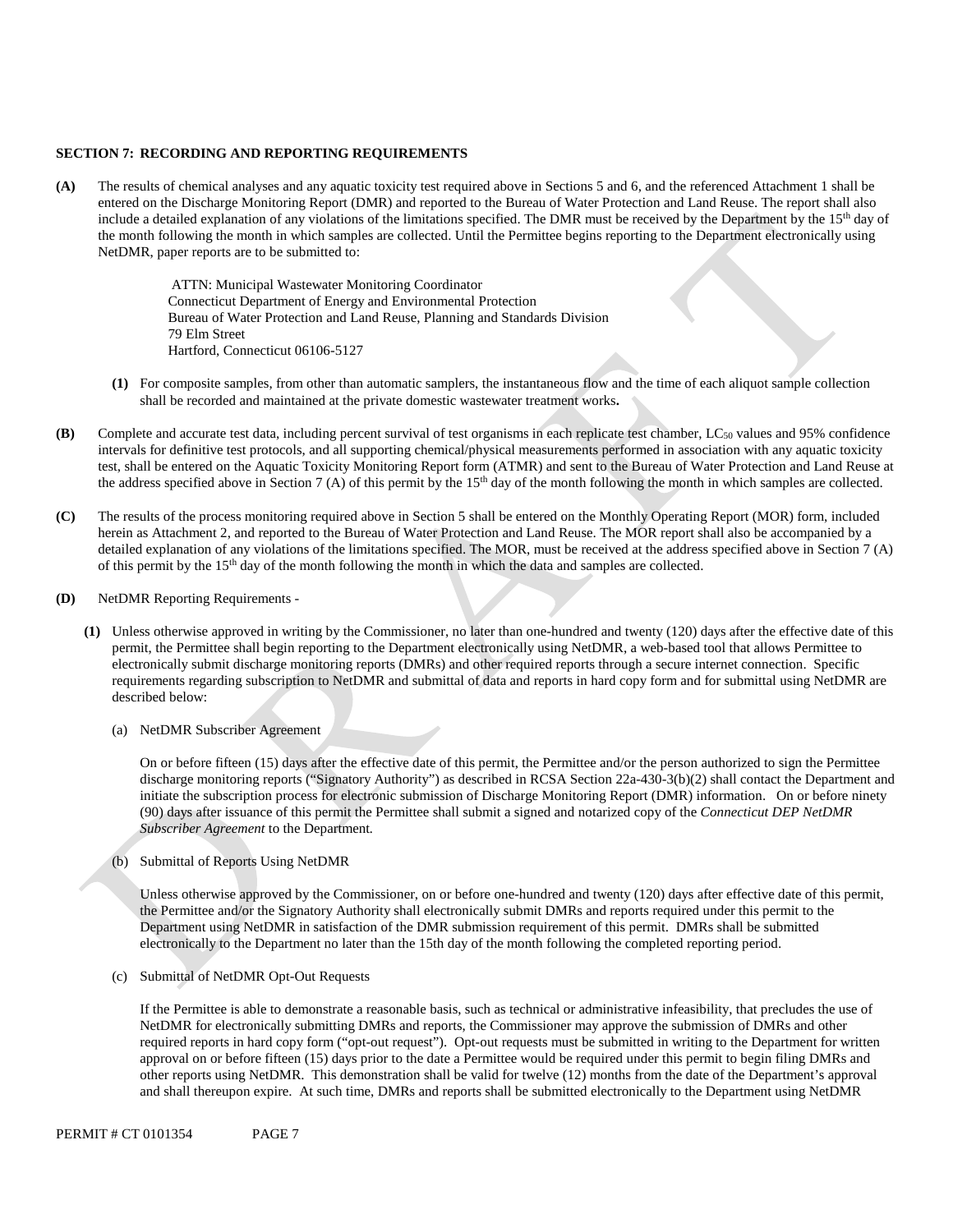unless the Permittee submits a renewed opt-out request and such request is approved by the Department.

All opt-out requests and requests for the NetDMR subscriber form should be sent to the following address:

Water Permitting and Enforcement Division  $-2<sup>nd</sup>$  Floor Attn: NetDMR Coordinator Connecticut Department of Energy and Environmental Protection 79 Elm Street Hartford, CT 06106-5127

### **SECTION 8: RECORDING AND REPORTING OF VIOLATIONS, ADDITIONAL TESTING REQUIREMENTS, BYPASSES, MECHANICAL FAILURES, AND MONITORING EQUIPMENT FAILURES**

- **(A)** If any Acute Aquatic Toxicity sample analysis indicates toxicity, or that the test was invalid, an additional sample of the effluent shall be collected and tested for Acute Aquatic Toxicity and associated chemical parameters, as described above in Section 5 and Section 6, and the results reported to the Bureau of Water Protection and Land Reuse (Attn: Aquatic Toxicity) via the ATMR form (see Section 7 (B)) within 30 days of the previous test. These test results shall also be reported on the next month's DMR report pursuant to Section 7 (A). The results of all toxicity tests and associated chemical parameters, valid and invalid, shall be reported.
- **(B)** If any two consecutive Acute Aquatic Toxicity test results or any three Acute Aquatic Toxicity test results in a twelve month period indicates toxicity, the Permittee shall immediately take all reasonable steps to eliminate toxicity wherever possible and shall submit a report, to the Bureau of Water Protection and Land Reuse (Attn: Aquatic Toxicity), for the review and written approval of the Commissioner in accordance with Section 22a-430-3(j)(10)(c) of the RCSA describing proposed steps to eliminate the toxic impact of the discharge on the receiving water body. Such a report shall include a proposed time schedule to accomplish toxicity reduction and the Permittee shall comply with any schedule approved by the Commissioner.
- partially treated sewage. **(C)** Section 22a-430-3(k) of the RCSA shall apply in all instances of bypass including a bypass of the treatment plant or a component of the sewage collection system planned during required maintenance. The Department of Energy and Environmental Protection, Bureau of Water Protection and Land Reuse, Planning and Standards Division, Municipal Facilities Section (860) 424-3704, the Department of Public Health, Water Supply Section (860) 509-7333 and Recreation Section (860) 509-7297, and the local Director of Health shall be notified within 2 hours of the Permittee learning of the event by telephone during normal business hours. If the discharge or bypass occurs outside normal working hours (8:30 a.m. to 4:30 p.m. Monday through Friday), notification shall be made within 2 hours of the Permittee learning of the event to the Emergency Response Unit at (860) 424-3338 and the Department of Public Health at (860) 509-8000. A written report shall be submitted to the Department of Energy and Environmental Protection, Bureau of Water Protection and Land Reuse, Planning and Standards Division, Municipal Facilities Section within five days of the Permittee learning of each occurrence of a discharge or bypass of untreated or

The written report shall contain:

- **(i)** The nature and cause of the bypass, permit violation, treatment component failure, and/or equipment failure,
- **(ii)** the time the incident occurred and the anticipated time which it is expected to continue or, if the condition has been corrected, the duration,
- **(iii)** the estimated volume of the bypass or discharge of partially treated or raw sewage,
- **(iv)** the steps being taken to reduce or minimize the effect on the receiving waters, and
- **(v)** the steps that will be taken to prevent reoccurrence of the condition in the future.
- **(D)** Section 22a-430-3(j) 11 (D) of the RCSA shall apply in the event of any noncompliance with a maximum daily limit and/or any noncompliance that is greater than two times any permit limit. The Permittee shall notify in the same manner as in paragraph C of this Section, the Department of Energy and Environmental Protection, Bureau of Water Protection and Land Reuse Planning and Standards Division, Municipal Facilities Section except, if the noncompliance occurs outside normal working hours (8:30 a.m. to 4:30 p.m. Monday through Friday) the Permittee may wait to make the verbal report until 10:30 am of the next business day after learning of the noncompliance.
- **(E)** Section 22a-430-3(j) 8 of the RCSA shall apply in all instances of monitoring equipment failures that prevent meeting the requirements in this permit. In the event of any such failure of the monitoring equipment including, but not limited to, loss of refrigeration for an autosampler or lab refrigerator or loss of flow proportion sampling ability, the Permittee shall notify in the same manner as in paragraph C of this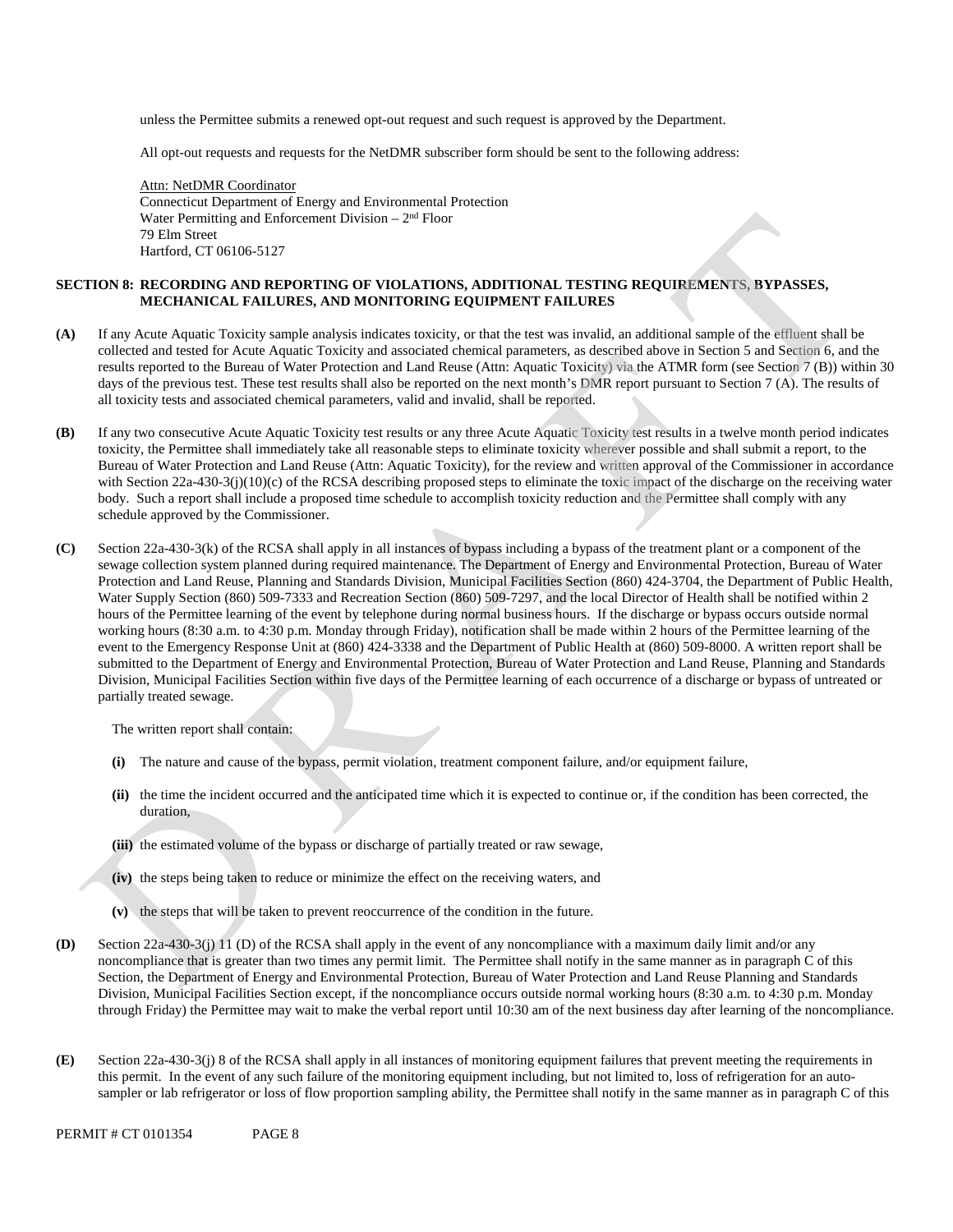Friday) the Permittee may wait to make the verbal report until 10:30 am of the next business day after learning of the failure. Section, the Department of Energy and Environmental Protection, Bureau of Water Protection and Land Reuse, Planning and Standards Division, Municipal Facilities Section except, if the failure occurs outside normal working hours (8:30 a.m. to 4:30 p.m. Monday through

 component of the treatment facilities which the Permittee may have reason to believe would result in an effluent violation. This permit is hereby issued on **(F)** In addition to the reporting requirements contained in Section 22a-430-3(i), (j), and (k) of the Regulations of Connecticut State Agencies, the Permittee shall notify in the same manner as in paragraph C of this Section, the Department of Energy and Environmental Protection, Bureau of Water Protection and Land Reuse, Planning and Standards Division, Municipal Facilities Section concerning the failure of any major

Betsey Wingfield Bureau Chief Bureau of Water Protection and Land Reuse

\_\_\_\_\_\_\_\_\_\_\_\_\_\_\_\_\_\_\_\_\_\_\_\_\_\_\_\_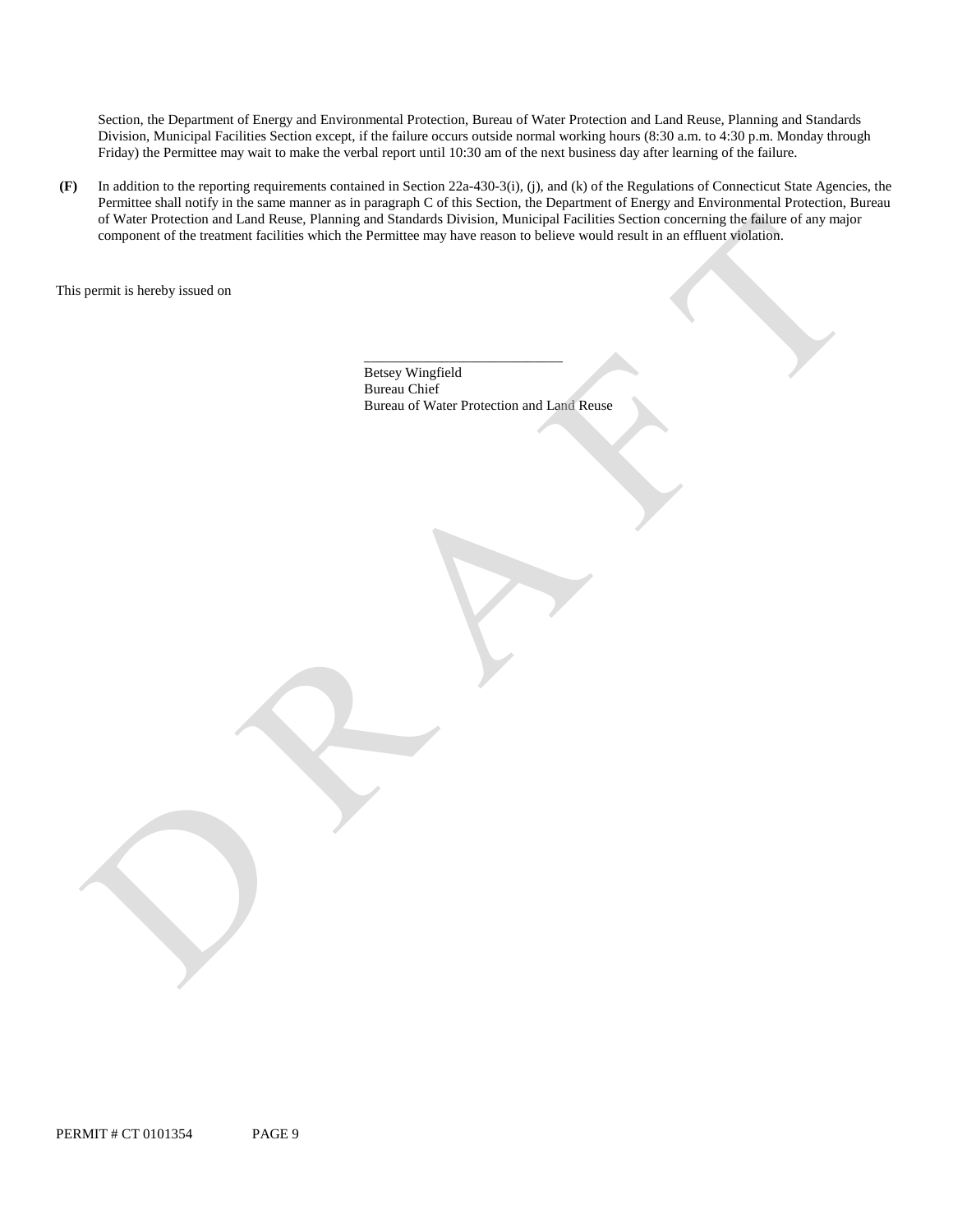# ATTACHMENT 1

Tables A through F

PERMIT # CT 0101354 PAGE 10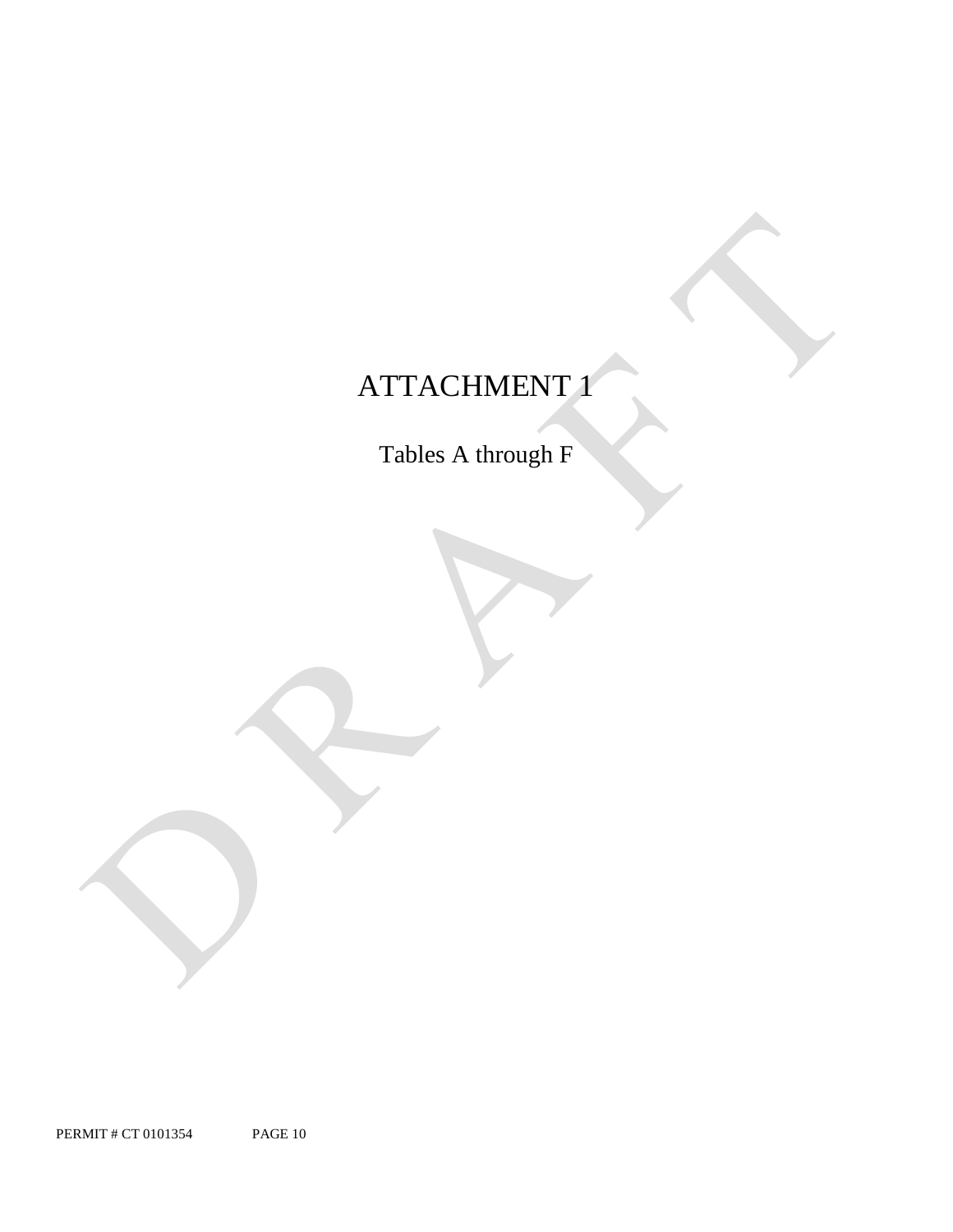

# **TABLE A**

| Discharge Serial Number (DSN): 001-1                                                                                |                     | Monitoring Location: 1             |                                         |                                   |                                        |                                                                           |                                           |                              |                              |                                                         |
|---------------------------------------------------------------------------------------------------------------------|---------------------|------------------------------------|-----------------------------------------|-----------------------------------|----------------------------------------|---------------------------------------------------------------------------|-------------------------------------------|------------------------------|------------------------------|---------------------------------------------------------|
| <b>Wastewater Description: Sanitary Sewage</b>                                                                      |                     |                                    |                                         |                                   |                                        |                                                                           |                                           |                              |                              |                                                         |
| Monitoring Location Description: Final Effluent                                                                     |                     |                                    |                                         |                                   |                                        |                                                                           |                                           |                              |                              |                                                         |
| Allocated Zone of Influence (ZOI): 3.36 cfs                                                                         |                     |                                    |                                         |                                   | In-stream Waste Concentration (IWC):1% |                                                                           |                                           |                              |                              |                                                         |
|                                                                                                                     |                     |                                    |                                         | <b>FLOW/TIME BASED MONITORING</b> |                                        |                                                                           | <b>INSTANTANEOUS</b><br><b>MONITORING</b> |                              | <b>REPORT</b><br><b>FORM</b> | <b>Minimum</b><br>Level<br>Analysis<br>See<br>Section 6 |
| <b>PARAMETER</b>                                                                                                    | <b>Units</b>        | Average<br><b>Monthly</b><br>Limit | <b>Maximum</b><br><b>Daily</b><br>Limit | <b>Sample</b><br>Freq.            | <b>Sample</b><br>type                  | <b>Instantaneous</b><br>Limit or<br><b>Required</b><br>Range <sup>3</sup> | <b>Sample</b><br>Freq.                    | <b>Sample</b><br><b>Type</b> |                              |                                                         |
| Alkalinity                                                                                                          | mg/1                | NA                                 | <b>NA</b>                               | $\rm NR$                          | <b>NA</b>                              | $- - - - - -$                                                             | Monthly                                   | Grab                         | <b>MOR</b>                   |                                                         |
| Biochemical Oxygen Demand (5 day) <sup>1</sup>                                                                      | mg/1                | 30                                 | 50                                      | Monthly                           | Composite                              | NA                                                                        | <b>NR</b>                                 | NA                           | <b>DMR/MOR</b>               |                                                         |
| Chlorine, Total Residual <sup>4</sup> May 1 <sup>st</sup> through September<br>30 <sup>th</sup> see remark A below. | mg/1                | NA                                 | NA                                      | NR                                | NA                                     | $0.2 - 1.5$                                                               | 2/ Work Day                               | Grab                         | <b>DMR/MOR</b>               |                                                         |
| Escherichia coli May 1 <sup>st</sup> through September 30 <sup>th</sup> See<br>remark B below                       | Colonies per 100 ml | NA                                 | NA                                      | $\rm NR$                          | <b>NA</b>                              | 410                                                                       | Monthly                                   | Grab                         | <b>DMR/MOR</b>               |                                                         |
| Flow                                                                                                                | Gallons per<br>day  | ------                             | ------                                  | $\text{Continuous}^2$             | Average Daily<br>Flow                  | <b>NA</b>                                                                 | $\rm NR$                                  | NA                           | <b>DMR/MOR</b>               |                                                         |
| Nitrogen, Ammonia (total as N)                                                                                      | mg/l                | <b>NA</b>                          | $-----$                                 | Monthly                           | Composite                              | <b>NA</b>                                                                 | $\rm NR$                                  | NA                           | <b>MOR</b>                   |                                                         |
| Nitrogen, Nitrate (total as N)                                                                                      | mg/1                | NA                                 | ------                                  | Monthly                           | Composite                              | NA                                                                        | <b>NR</b>                                 | NA                           | <b>MOR</b>                   |                                                         |
| Nitrogen, Nitrite (total as N)                                                                                      | mg/1                | <b>NA</b>                          | $-----$                                 | Monthly                           | Composite                              | <b>NA</b>                                                                 | <b>NR</b>                                 | <b>NA</b>                    | <b>MOR</b>                   |                                                         |
| Nitrogen, Total Kjeldahl                                                                                            | mg/1                | <b>NA</b>                          | $-----$                                 | Monthly                           | Composite                              | <b>NA</b>                                                                 | NR                                        | NA                           | <b>MOR</b>                   |                                                         |
| Nitrogen, Total                                                                                                     | mg/1                | NA                                 | $-----$                                 | Monthly                           | Composite                              | <b>NA</b>                                                                 | <b>NR</b>                                 | <b>NA</b>                    | <b>MOR</b>                   |                                                         |
| Nitrogen, Total                                                                                                     | lbs/day             | <b>NA</b>                          | $-----$                                 | Monthly                           | Composite                              | <b>NA</b>                                                                 | NR                                        | NA                           | <b>MOR</b>                   |                                                         |
| Oxygen, Dissolved                                                                                                   | mg/1                | NA                                 | <b>NA</b>                               | NR                                | <b>NA</b>                              | $-----$                                                                   | Work Day                                  | Grab                         | <b>MOR</b>                   |                                                         |
| pH                                                                                                                  | S.U.                | NA                                 | <b>NA</b>                               | NR                                | NA                                     | $6 - 9$                                                                   | Work Day                                  | Grab                         | <b>DMR/MOR</b>               |                                                         |
| Phosphate, Ortho                                                                                                    | mg/1                | <b>NA</b>                          | ------                                  | Monthly                           | Composite                              | <b>NA</b>                                                                 | <b>NR</b>                                 | <b>NA</b>                    | <b>MOR</b>                   |                                                         |
| Phosphorus, Total                                                                                                   | mg/1                | NA                                 | ------                                  | Monthly                           | Composite                              | <b>NA</b>                                                                 | <b>NR</b>                                 | <b>NA</b>                    | <b>MOR</b>                   |                                                         |
| Solids, Settleable                                                                                                  | m1/1                | NA                                 | NA                                      | <b>NR</b>                         | <b>NA</b>                              | ------                                                                    | Work Day                                  | Grab                         | <b>MOR</b>                   |                                                         |

PERMIT # CT 0101354 PAGE 11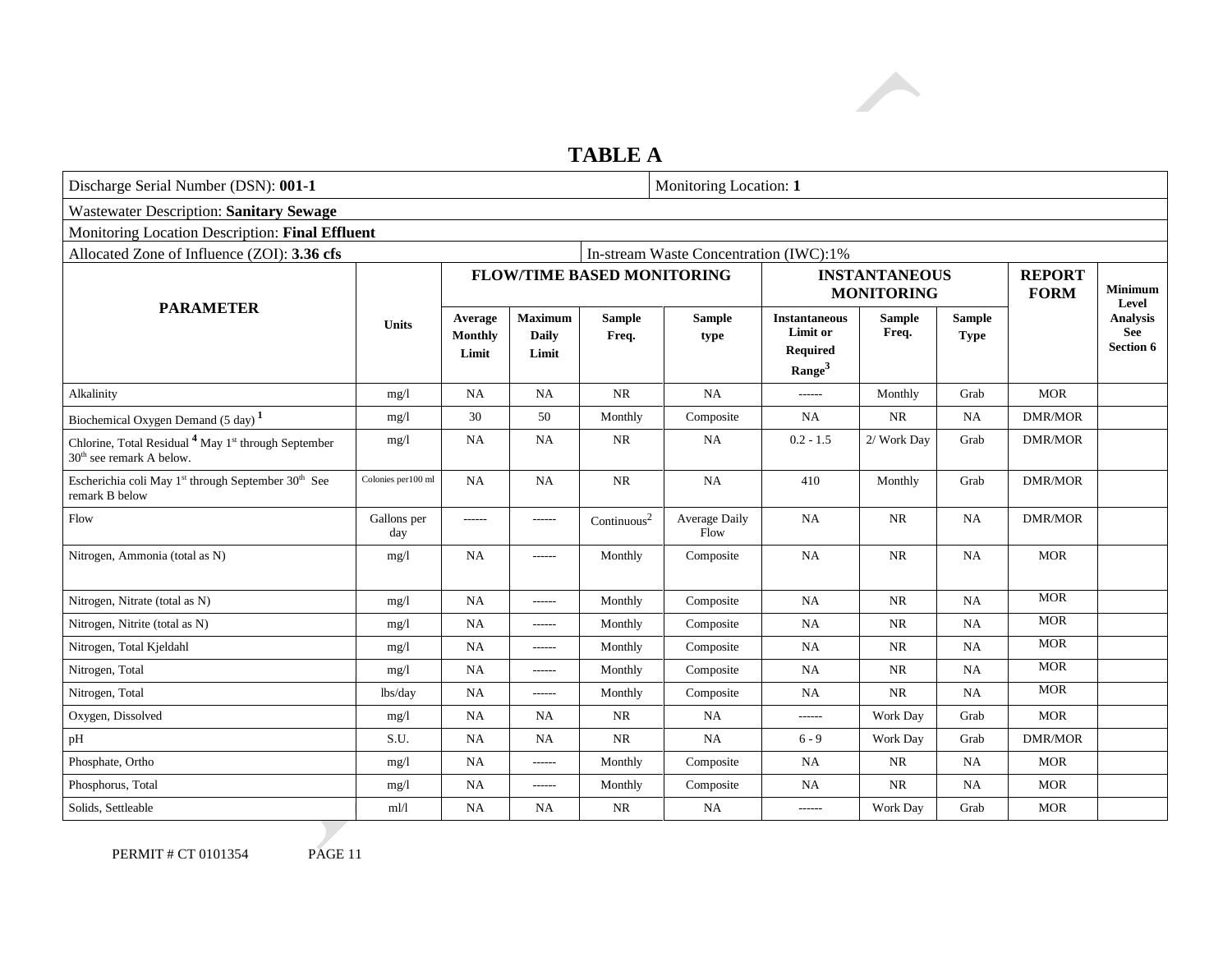| Solids, Total Suspended <sup>1</sup> | mg/        | -311<br>IJΨ | 50        | Monthly   | Composite | <b>NA</b><br>and the contract of the con- | NA<br>the contract of the con- | NA   | DMR/MOR    |  |
|--------------------------------------|------------|-------------|-----------|-----------|-----------|-------------------------------------------|--------------------------------|------|------------|--|
| Temperature                          | $^{\circ}$ | NA          | <b>NA</b> | <b>NR</b> | <b>NA</b> | -------                                   | Work Day                       | Grab | <b>MOR</b> |  |
| Turbidity                            | <b>NTU</b> | NA          | <b>NA</b> | <b>NR</b> | <b>NA</b> | $- - - - - -$                             | Work Day                       | Grab | <b>MOR</b> |  |

#### **TABLE A – CONDITIONS**

**Footnotes:** <sup>1</sup> The discharge shall not exceed an average monthly 30 mg/l or a maximum daily 50 mg/l

 report, on the discharge monitoring report, the average daily flow and maximum daily flow for each sampling month. <sup>2</sup> The Permittee shall record and report on the monthly operating report the minimum, maximum and total flow for each day of discharge and the average daily flow for each sampling month. The Permittee shall

**<sup>3</sup>**The instantaneous limits in this column are maximum limits.

<sup>4</sup> The Maximum Daily Concentration to be reported shall be determined by mathematically averaging the results of the two grab samples required above. The Average Monthly Concentration shall be determined by mathematically averaging the results of the Maximum Daily Concentrations required above.

#### **Remarks:**

(A) The use of chlorine for disinfection shall be discontinued from October 1<sup>st</sup> through April 30<sup>th</sup> except that chlorination equipment may be started and tested no earlier than April 15<sup>th</sup>, and any residual chlorine ga or liquid may be used up until but no later than October 15<sup>th</sup>. The analytical results shall be reported on the MOR for the months of April and October.

(B) The geometric mean of the Escherichia coli bacteria values for the effluent samples collected in a period of a calendar month May 1<sup>st</sup> through September 30<sup>th</sup> shall not exceed 126 per 100 milliliters.

PERMIT # CT 0101354 PAGE 12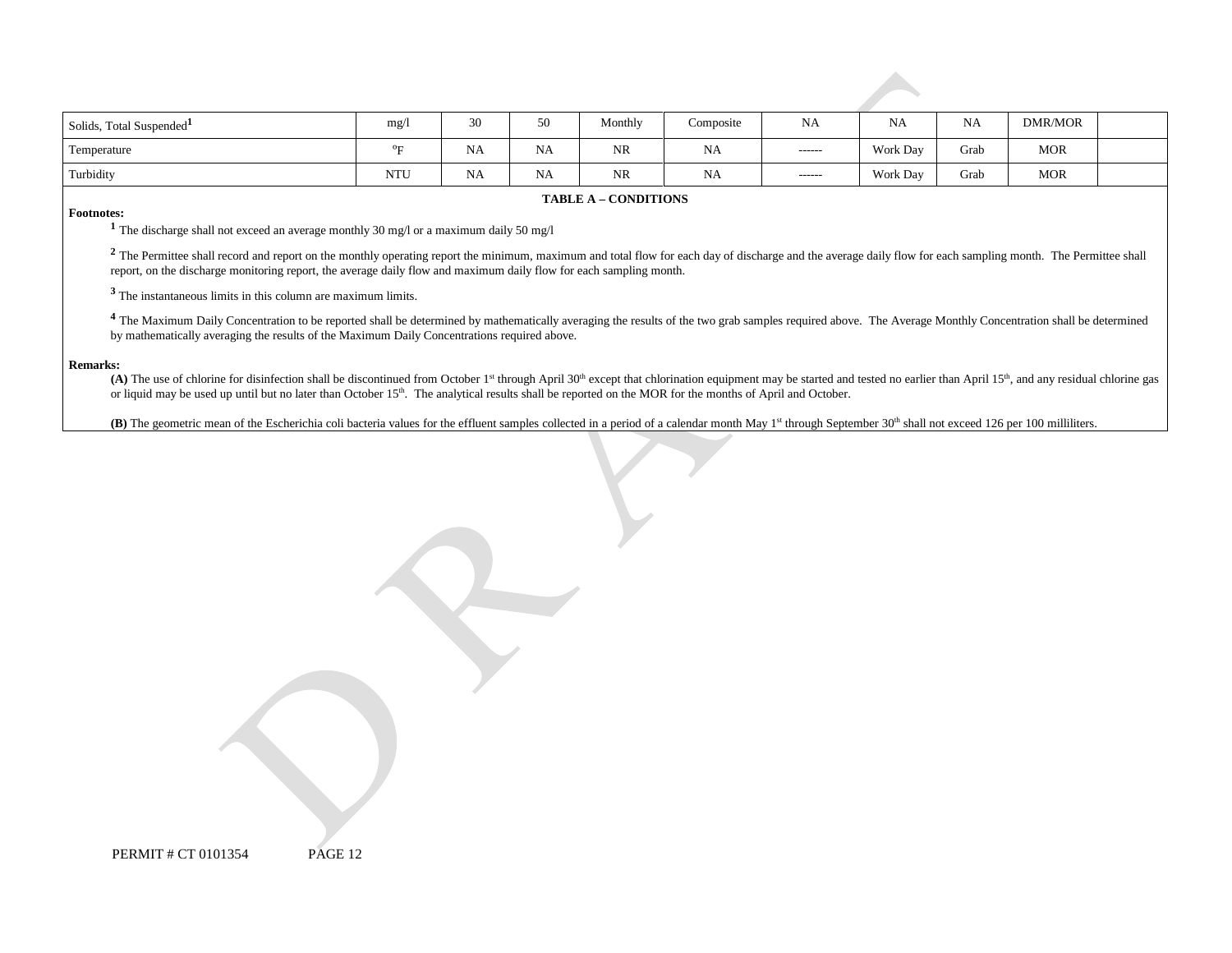# **TABLE B**

| Discharge Serial Number (DSN): 001-1                                                                                                                                                                                  |                    |                                             |  | Monitoring Location: $K$          |                         |                              |  |
|-----------------------------------------------------------------------------------------------------------------------------------------------------------------------------------------------------------------------|--------------------|---------------------------------------------|--|-----------------------------------|-------------------------|------------------------------|--|
| Wastewater Description: Sanitary Sewage                                                                                                                                                                               |                    |                                             |  |                                   |                         |                              |  |
| Monitoring Location Description: Final Effluent                                                                                                                                                                       |                    |                                             |  |                                   |                         |                              |  |
| Allocated Zone of Influence (ZOI): 3.36 cfs<br>In-stream Waste Concentration (IWC): 1%                                                                                                                                |                    |                                             |  |                                   |                         |                              |  |
| <b>PARAMETER</b>                                                                                                                                                                                                      |                    |                                             |  | <b>FLOW/TIME BASED MONITORING</b> |                         | <b>REPORT</b><br><b>FORM</b> |  |
|                                                                                                                                                                                                                       |                    | Average<br><b>Monthly</b><br><b>Minimum</b> |  | <b>Sample</b><br>Freq.            | <b>Sample</b><br>type   |                              |  |
| Biochemical Oxygen Demand (5 day) Percent Removal <sup>1</sup>                                                                                                                                                        | $%$ of<br>Influent | 85                                          |  | Monthly                           | Calculated <sup>2</sup> | <b>DMR/MOR</b>               |  |
| Solids, Total Suspended Percent Removal <sup>1</sup>                                                                                                                                                                  | $%$ of<br>Influent | 85                                          |  | Monthly                           | Calculated <sup>2</sup> | <b>DMR/MOR</b>               |  |
| <b>TABLE B - CONDITIONS</b><br><b>Footnotes:</b><br>The discharge shall be less than or equal to 15% of the average monthly influent BOD5 and total suspended solids (Table E, Monitoring Location<br>$\mathbf{G}$ ). |                    |                                             |  |                                   |                         |                              |  |

<sup>2</sup> Calculated based on the average monthly results described in Table A. Removal efficiency =

Inf.B0D or TSS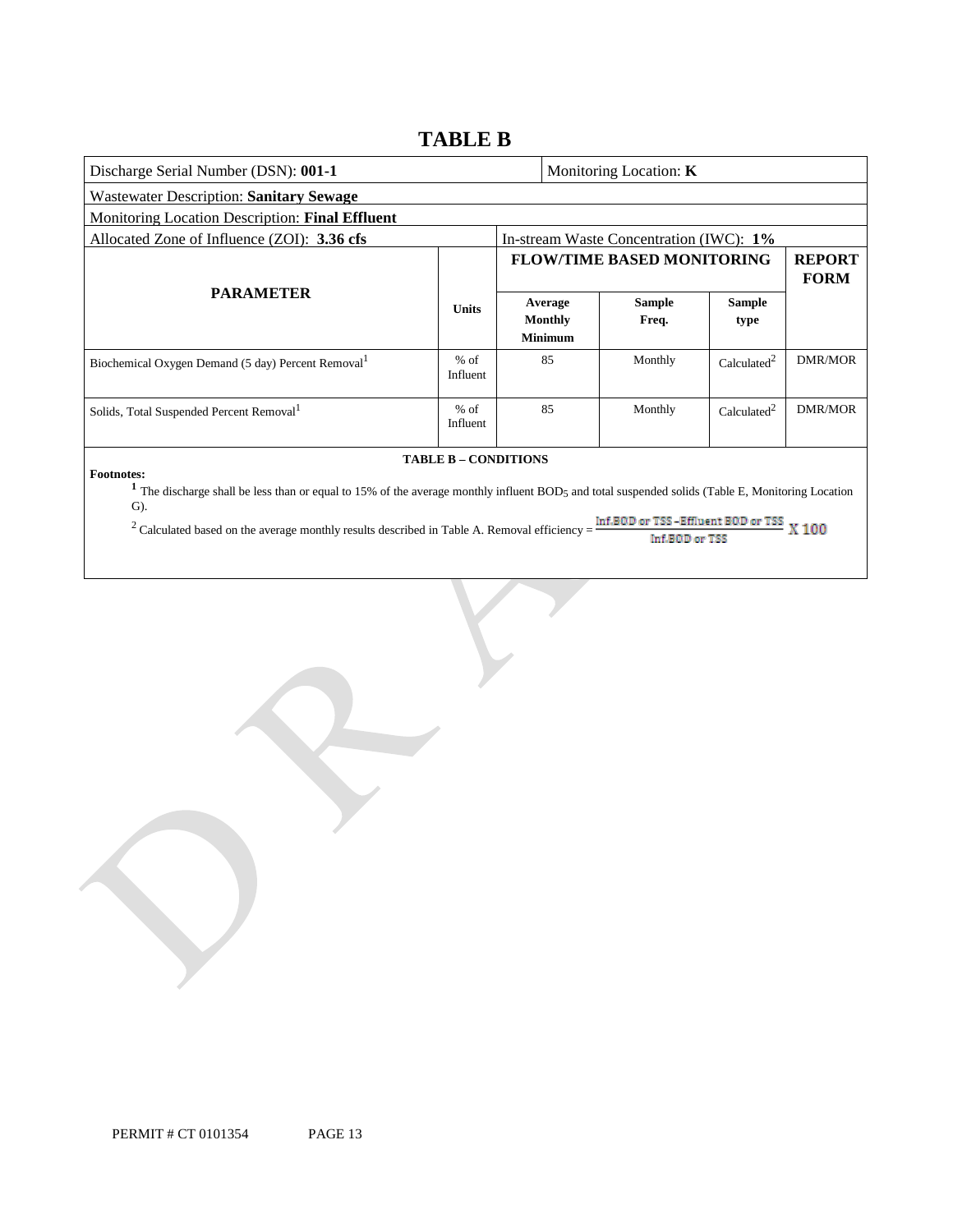| Discharge Serial Number (DSN): 001-1                                                                |                  |                                         | Monitoring Location: T              |                                        |                          |                                                          |
|-----------------------------------------------------------------------------------------------------|------------------|-----------------------------------------|-------------------------------------|----------------------------------------|--------------------------|----------------------------------------------------------|
| Wastewater Description: Sanitary Sewage                                                             |                  |                                         |                                     |                                        |                          |                                                          |
| Monitoring Location Description: Over Flow from final pond discharging to the Byram River watershed |                  |                                         |                                     |                                        |                          |                                                          |
| Allocated Zone of Influence (ZOI): 3.36 cfs                                                         |                  |                                         |                                     | In-stream Waste Concentration (IWC):1% |                          |                                                          |
| <b>PARAMETER</b>                                                                                    | <b>Units</b>     | <b>Maximum</b><br><b>Daily</b><br>Limit | <b>Sampling</b><br><b>Frequency</b> | <b>Sample</b><br><b>Type</b>           | <b>Reporting</b><br>form | <b>Minimum</b><br><b>Level Analysis</b><br>See Section 6 |
| Aluminum, Total                                                                                     | mg/1             | ------                                  | Semi Annual                         | Grab                                   | <b>ATMR/DMR</b>          |                                                          |
| Antimony, Total                                                                                     | mg/1             | ------                                  | Semi Annual                         | Grab                                   | <b>ATMR/DMR</b>          |                                                          |
| NOAEL Static 48Hr Acute D. Pulex <sup>1</sup>                                                       | $\%$<br>survival | ------                                  | Semi Annual                         | Grab                                   | <b>ATMR/DMR</b>          |                                                          |
| NOAEL Static 48Hr Acute Pimephales <sup>1</sup>                                                     | $\%$<br>survival | ------                                  | Semi Annual                         | Grab                                   | <b>ATMR/DMR</b>          |                                                          |
| Arsenic, Total                                                                                      | mg/1             |                                         | Semi Annual                         | Grab                                   | <b>ATMR/DMR</b>          | $\frac{1}{2}$                                            |
| Beryllium, Total                                                                                    | mg/1             | ------                                  | Semi Annual                         | Grab                                   | <b>ATMR/DMR</b>          |                                                          |
| BOD <sub>5</sub>                                                                                    | mg/1             | ------                                  | Semi Annual                         | Grab                                   | <b>ATMR/DMR</b>          |                                                          |
| Cadmium, Total                                                                                      | mg/1             | ------                                  | Semi Annual                         | Grab                                   | <b>ATMR/DMR</b>          |                                                          |
| Chromium, Hexavalent                                                                                | mg/1             | ------                                  | Semi Annual                         | Grab                                   | <b>ATMR/DMR</b>          |                                                          |
| Chromium, Total                                                                                     | mg/1             | ------                                  | Semi Annual                         | Grab                                   | <b>ATMR/DMR</b>          |                                                          |
| Chlorine, Total Residual                                                                            | mg/1             | ------                                  | Semi Annual                         | Grab                                   | <b>ATMR/DMR</b>          | $\ast$                                                   |
| Copper, Total                                                                                       | mg/1             | ------                                  | Semi Annual                         | Grab                                   | <b>ATMR/DMR</b>          |                                                          |
| Cyanide, Amenable                                                                                   | mg/1             | ------                                  | Semi Annual                         | Grab                                   | <b>ATMR/DMR</b>          |                                                          |
| Cyanide, Total                                                                                      | mg/1             | ------                                  | Semi Annual                         | Grab                                   | <b>ATMR/DMR</b>          | $\ast$                                                   |
| Iron, Total                                                                                         | mg/1             | ------                                  | Semi Annual                         | Grab                                   | <b>ATMR/DMR</b>          |                                                          |
| Lead, Total                                                                                         | mg/1             | ------                                  | Semi Annual                         | Grab                                   | <b>ATMR/DMR</b>          |                                                          |
| Mercury, Total                                                                                      | mg/1             | ------                                  | Semi Annual                         | Grab                                   | <b>ATMR/DMR</b>          | $\ast$                                                   |
| Nickel, Total                                                                                       | mg/1             | ------                                  | Semi Annual                         | Grab                                   | ATMR/DMR                 |                                                          |
| Nitrogen, Ammonia (total as N)                                                                      | mg/1             | ------                                  | Semi Annual                         | Grab                                   | <b>ATMR/DMR</b>          |                                                          |
| Nitrogen, Nitrate, (total as N)                                                                     | mg/1             | ------                                  | Semi Annual                         | Grab                                   | <b>ATMR/DMR</b>          |                                                          |
| Nitrogen, Nitrite, (total as N)                                                                     | mg/1             | ------                                  | Semi Annual                         | Grab                                   | <b>ATMR/DMR</b>          |                                                          |
| Phosphorus, Total                                                                                   | mg/1             | ------                                  | Semi Annual                         | Grab                                   | <b>ATMR/DMR</b>          |                                                          |
| Phenols, Total                                                                                      | mg/1             | ------                                  | Semi Annual                         | Grab                                   | <b>ATMR/DMR</b>          |                                                          |
| Selenium, Total                                                                                     | mg/1             | ------                                  | Semi Annual                         | Grab                                   | <b>ATMR/DMR</b>          |                                                          |
| Silver, Total                                                                                       | mg/1             | -------                                 | Semi Annual                         | Grab                                   | <b>ATMR/DMR</b>          |                                                          |
| Suspended Solids, Total                                                                             | mg/1             | ------                                  | Semi Annual                         | Grab                                   | <b>ATMR/DMR</b>          |                                                          |
| Thallium, Total                                                                                     | mg/1             | $1 - 1 - 1 - 1$                         | Semi Annual                         | Grab                                   | <b>ATMR/DMR</b>          |                                                          |
| Zinc, Total                                                                                         | mg/1             | ------                                  | Semi Annual                         | Grab                                   | <b>ATMR/DMR</b>          |                                                          |

# **TABLE C**

**TABLE C - CONDITIONS** 

Remarks:<sup>1</sup> The results of the Toxicity Tests are recorded in % survival. The Permittee shall report % survival on the DMR based on criteria in Section 6(B) of this permit.

ATMR – Aquatic Toxicity Monitoring Report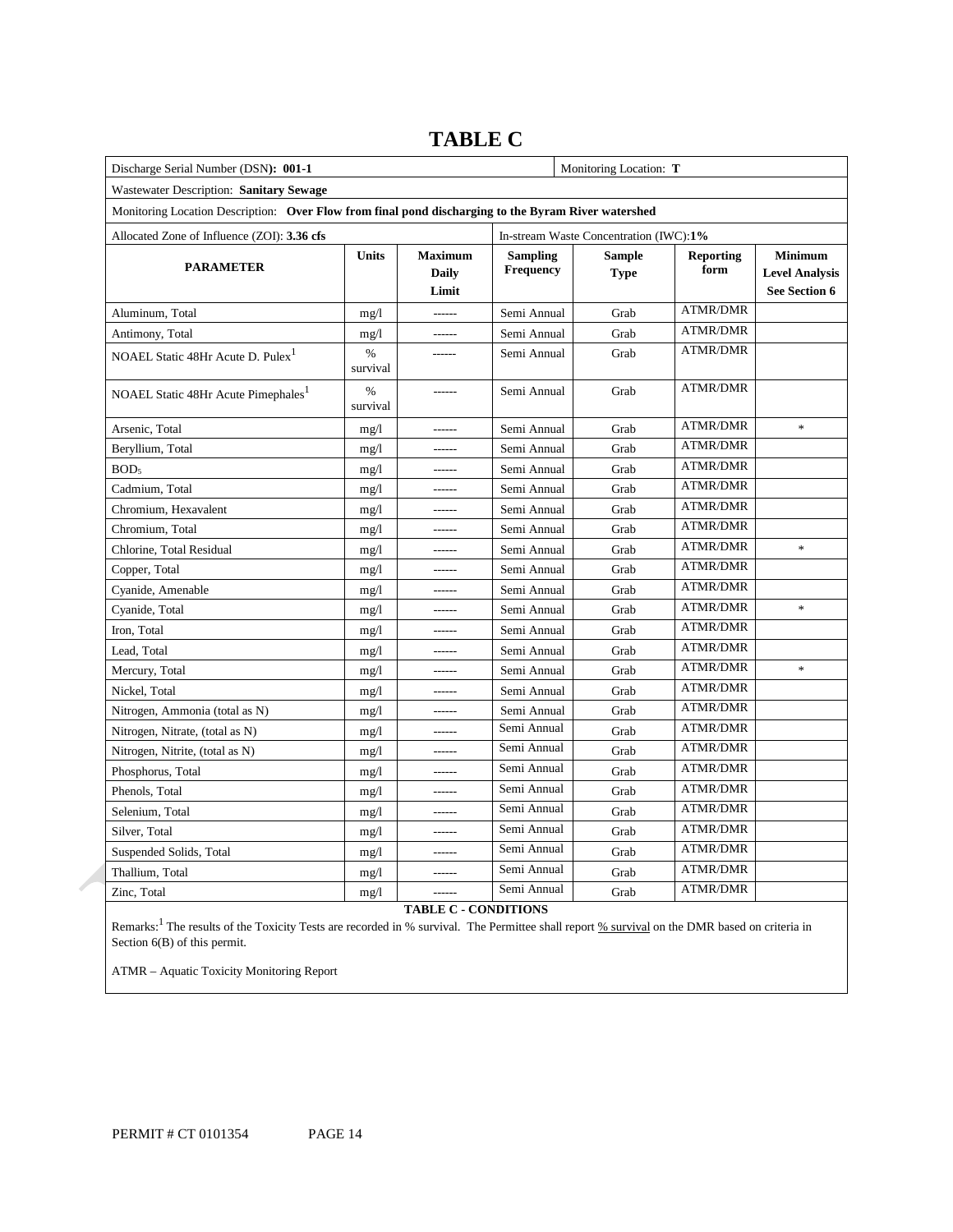# **TABLE D**

| Discharge Serial Number: 001-1<br>Monitoring Location: N |                             |  |                  |                                 |                  |  |
|----------------------------------------------------------|-----------------------------|--|------------------|---------------------------------|------------------|--|
| Wastewater Description: Activated Sludge                 |                             |  |                  |                                 |                  |  |
| Monitoring Location Description: Each Aeration Unit      |                             |  |                  |                                 |                  |  |
| <b>REPORTING FORMAT</b>                                  |                             |  |                  | <b>INSTANTANEOUS MONITORING</b> | <b>REPORTING</b> |  |
| <b>PARAMETER</b>                                         |                             |  | Sample Frequency | Sample Type                     | <b>FORM</b>      |  |
| Oxygen, Dissolved                                        | High & low for each WorkDay |  | 2/WorkDay        | Grab                            | <b>MOR</b>       |  |
| Sludge Volume Index                                      | WorkDay                     |  | WorkDay          | Grab                            | <b>MOR</b>       |  |
| Mixed Liquor Suspended Solids                            | WorkDay                     |  | WorkDay          | Grab                            | <b>MOR</b>       |  |

# **TABLE E**

| Wastewater Description: Sanitary Sewage   |                  |                                       |                                   |                                             |                                           |                                 |                |
|-------------------------------------------|------------------|---------------------------------------|-----------------------------------|---------------------------------------------|-------------------------------------------|---------------------------------|----------------|
| Monitoring Location Description: Influent |                  |                                       |                                   |                                             |                                           |                                 |                |
| <b>PARAMETER</b>                          | <b>Units</b>     | <b>DMR REPORTING</b><br><b>FORMAT</b> |                                   | <b>FLOW/TIME BASED</b><br><b>MONITORING</b> | <b>INSTANTANEOUS</b><br><b>MONITORING</b> | <b>REPORTING</b><br><b>FORM</b> |                |
|                                           |                  |                                       | <b>Sample</b><br><b>Frequency</b> | <b>Sample</b><br><b>Type</b>                | <b>Sample</b><br><b>Frequency</b>         | <b>Sample</b><br><b>Type</b>    |                |
| Alkalinity, Total                         | mg/l             |                                       | <b>NA</b>                         | <b>NA</b>                                   | Monthly                                   | Grab                            | <b>MOR</b>     |
| Biochemical Oxygen Demand (5 day)         | mg/l             | <b>Monthly Average</b>                | Monthly                           | Composite                                   | <b>NA</b>                                 | NA                              | <b>DMR/MOR</b> |
| Nitrogen, Ammonia (total as N)            | mg/l             |                                       | Monthly                           | Composite                                   | <b>NA</b>                                 | <b>NA</b>                       | <b>MOR</b>     |
| Nitrogen, Nitrate (total as N)            | mg/1             |                                       | Monthly                           | Composite                                   | <b>NA</b>                                 | <b>NA</b>                       | <b>MOR</b>     |
| Nitrogen, Nitrite (total as N)            | mg/l             |                                       | Monthly                           | Composite                                   | <b>NA</b>                                 | <b>NA</b>                       | <b>MOR</b>     |
| Nitrogen, Total Kjeldahl                  | mg/l             |                                       | Monthly                           | Composite                                   | <b>NA</b>                                 | <b>NA</b>                       | <b>MOR</b>     |
| Nitrogen, Total                           | mg/1             |                                       | Monthly                           | Composite                                   | <b>NA</b>                                 | <b>NA</b>                       | <b>MOR</b>     |
| Phosphate, Ortho                          | mg/l             |                                       | Monthly                           | Composite                                   | NA                                        | <b>NA</b>                       | <b>MOR</b>     |
| Phosphorus, Total                         | mg/l             |                                       | Monthly                           | Composite                                   | <b>NA</b>                                 | <b>NA</b>                       | <b>MOR</b>     |
| pH                                        | S.U.             |                                       | NA.                               | NA.                                         | Work Day                                  | Grab                            | <b>MOR</b>     |
| Solids, Total Suspended                   | mg/1             | Monthly average                       | Monthly                           | Composite                                   | NA                                        | <b>NA</b>                       | <b>DMR/MOR</b> |
| Temperature                               | $\mathrm{^{o}F}$ |                                       | <b>NA</b>                         | <b>NA</b>                                   | Work Day                                  | Grab                            | <b>MOR</b>     |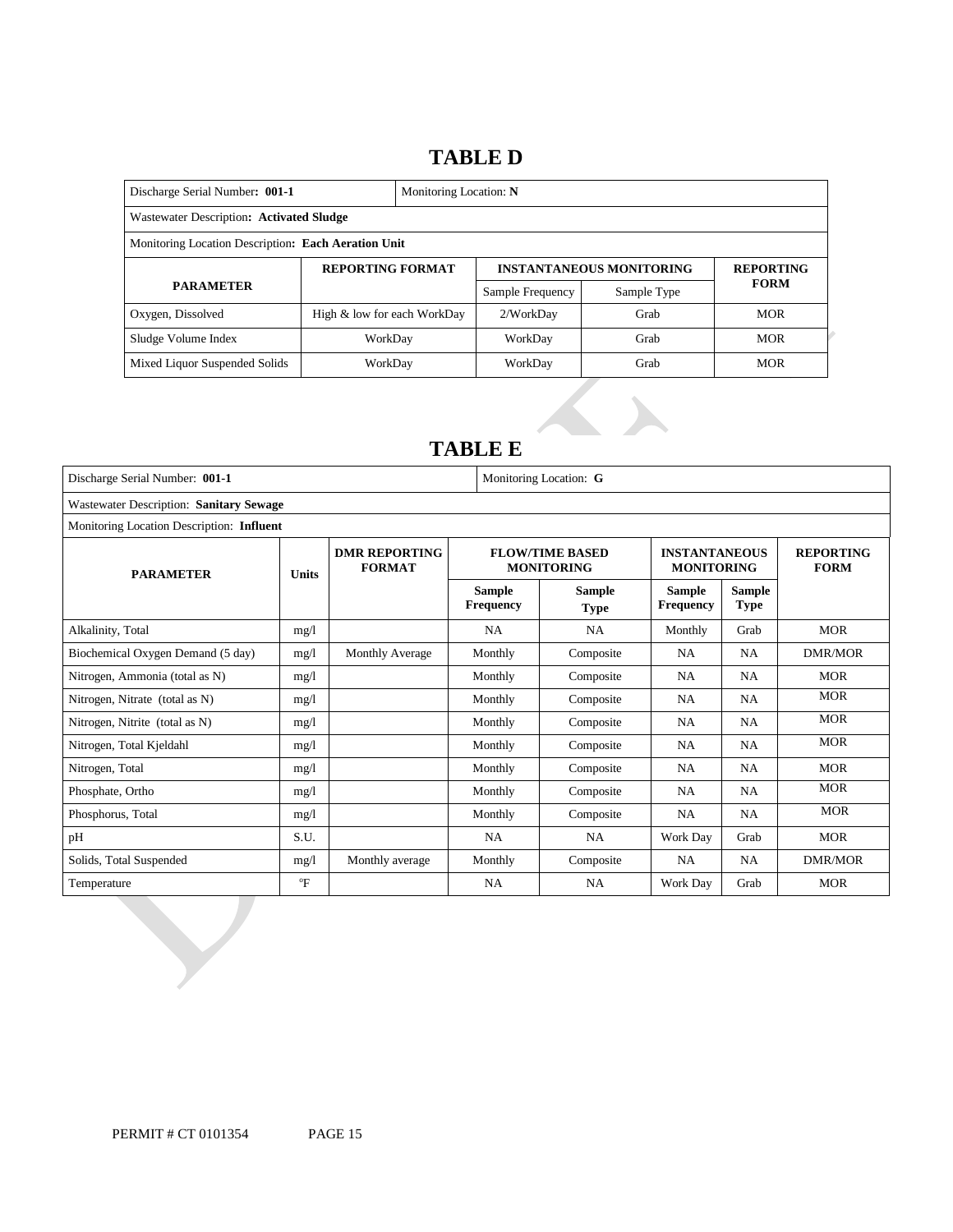| Discharge Serial Number: 001-1                        | Monitoring Location: SL |                                 |            |  |  |  |
|-------------------------------------------------------|-------------------------|---------------------------------|------------|--|--|--|
| Wastewater Description: Settled waste sludge          |                         |                                 |            |  |  |  |
| Monitoring Location Description: sludge draw off tank |                         |                                 |            |  |  |  |
| <b>PARAMETER</b>                                      |                         | <b>INSTANTANEOUS MONITORING</b> |            |  |  |  |
|                                                       | <b>Units</b>            | Grab Sample Freq.               |            |  |  |  |
| Arsenic, Total                                        | mg/kg                   | Annual                          | <b>DMR</b> |  |  |  |
| Beryllium, Total                                      | mg/kg                   | Annual                          | <b>DMR</b> |  |  |  |
| Cadmium, Total                                        | mg/kg                   | Annual                          | <b>DMR</b> |  |  |  |
| Chromium. Total                                       | mg/kg                   | Annual                          | <b>DMR</b> |  |  |  |
| Copper, Total                                         | mg/kg                   | Annual                          | <b>DMR</b> |  |  |  |
| Lead, Total                                           | mg/kg                   | Annual                          | <b>DMR</b> |  |  |  |
| Mercury, Total                                        | mg/kg                   | Annual                          | <b>DMR</b> |  |  |  |
| Nickel, Total                                         | mg/kg                   | Annual                          | <b>DMR</b> |  |  |  |
| Nitrogen, Ammonia *                                   | mg/kg                   | Annual                          | $DMR*$     |  |  |  |
| Nitrogen, Nitrate (total as N) *                      | mg/kg                   | Annual                          | $DMR*$     |  |  |  |
| Nitrogen, Organic *                                   | mg/kg                   | Annual                          | $DMR*$     |  |  |  |
| Nitrogen, Nitrite (total as N) *                      | mg/kg                   | Annual                          | $DMR*$     |  |  |  |
| Nitrogen, Total *                                     | mg/kg                   | Annual                          | $DMR*$     |  |  |  |
| $pH*$                                                 | S.U.                    | Annual                          | $DMR*$     |  |  |  |
| Polychlorinated Biphenyls                             | mg/kg                   | Annual                          | <b>DMR</b> |  |  |  |
| Solids, Fixed                                         | $\%$                    | Annual                          | <b>DMR</b> |  |  |  |
| Solids, Total                                         | $\%$                    | Annual                          | <b>DMR</b> |  |  |  |
| Solids, Volatile                                      | $\%$                    | Annual                          | <b>DMR</b> |  |  |  |
| Zinc, Total                                           | mg/kg                   | Annual                          | <b>DMR</b> |  |  |  |

## **TABLE F**

**(\*) required for composting or land application only** 

Testing for inorganic pollutants shall follow "Test Methods for Evaluating Solid Waste, Physical/Chemical Methods", EPA Publication SW-846 as updated and/or revised.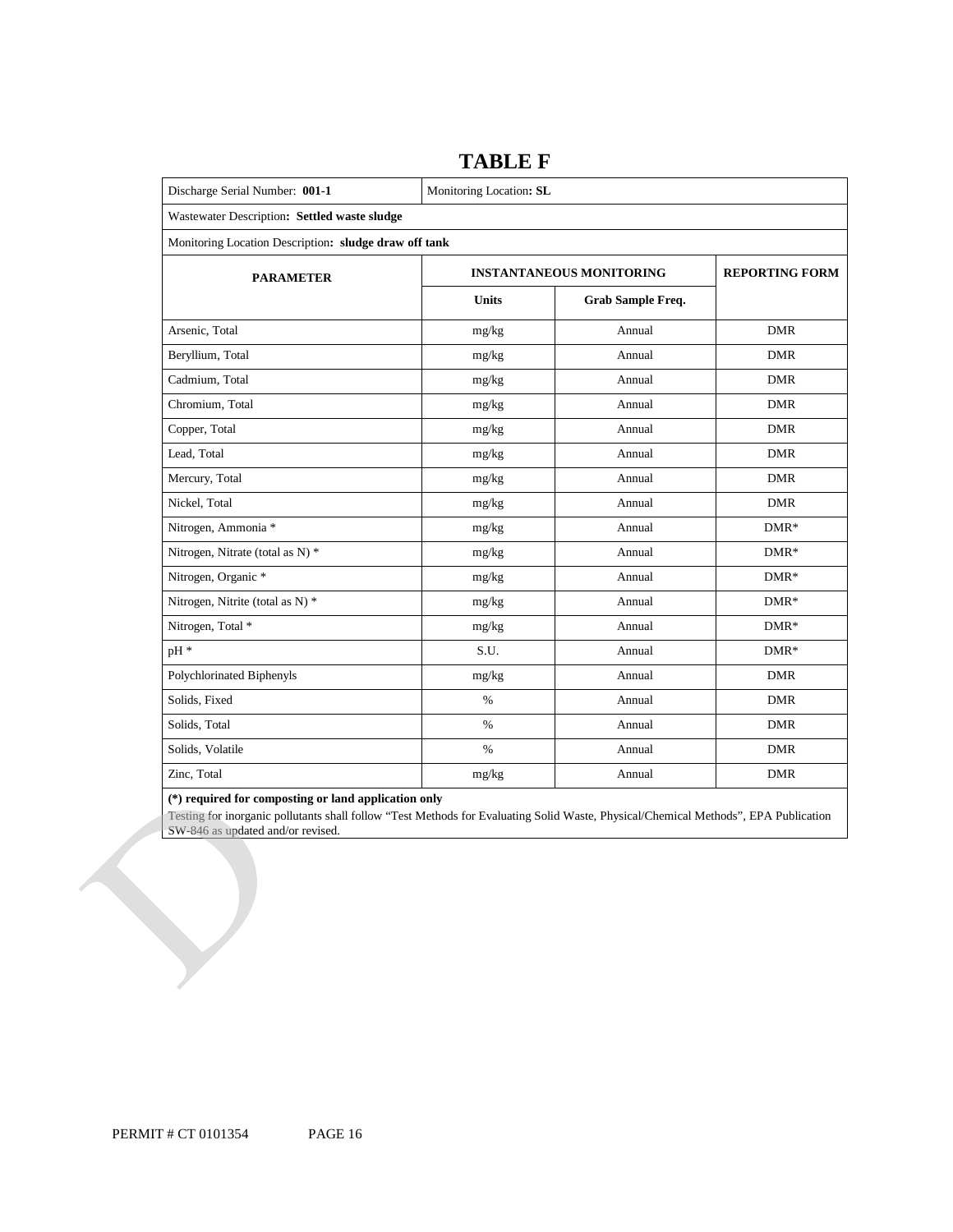# ATTACHMENT 2

# MONTHLY OPERATING REPORT FORM

PERMIT # CT 0101354 PAGE 17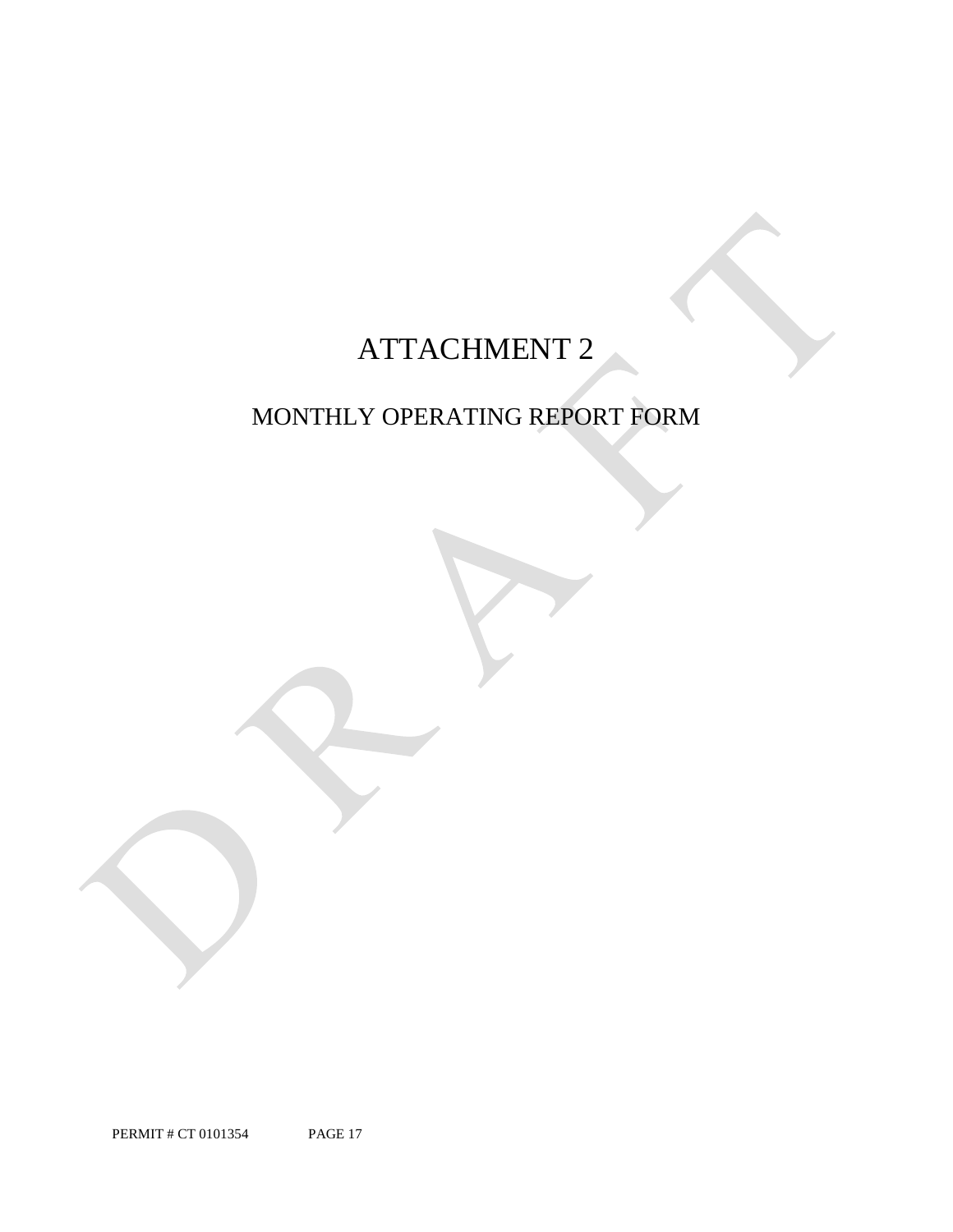# **DATA TRACKING AND TECHNICAL FACT SHEET**

**Permittee**: Fairview Country Club, Inc

### **PERMIT, ADDRESS, AND FACILITY DATA**

 **PERMIT #:** CT0101354 **APPLICATION** #:200901179 **FACILITY ID.** 057-002

| Mailing Address:                                                                                                                  | <b>Location Address:</b>                                            |
|-----------------------------------------------------------------------------------------------------------------------------------|---------------------------------------------------------------------|
| Street: 1241 King Street                                                                                                          | 1241 King Street<br>Street:                                         |
| City:<br>Greenwich<br>ST: CT Zip: 06831                                                                                           | City:<br>Greenwich<br>ST: CT Zip:<br>06831                          |
| Contact Name: Dwayne Lockwood, Chief Operator                                                                                     | Contact Name: Dwayne Lockwood, Chief Operator                       |
| Phone No.:<br>$(203)219 - 2233$                                                                                                   | Phone No.:<br>$(203)219 - 2233$                                     |
|                                                                                                                                   | <b>DMR</b> Contact<br>nortons69ers@yahoo.com                        |
|                                                                                                                                   | email address:                                                      |
| PERMIT INFORMATION                                                                                                                |                                                                     |
| <b>DURATION</b> 5 YEAR <u>X</u><br>10 YEAR                                                                                        | 30 YEAR                                                             |
| <b>TYPE</b><br>$New_{\_}$<br>Reissuance $X$                                                                                       | Modification                                                        |
| <b>CATEGORIZATION POINT (X) NON-POINT () GIS #</b>                                                                                |                                                                     |
| NPDES $(X)$<br>PRETREAT ()                                                                                                        | <b>GROUND WATER (UIC) ()</b><br><b>GROUND WATER (OTHER) ()</b>      |
| NPDES MAJOR(MA)<br>NPDES SIGNIFICANT MINOR or PRETREAT SIU (SI)<br>NPDES or PRETREATMENT MINOR $(MI)$ $X$                         |                                                                     |
| YES_<br>NO X<br><b>COMPLIANCE SCHEDULE</b><br>POLLUTION PREVENTION<br>TREATMENT REQUIREMENT<br>WATER QUALITY REQUIREMENT<br>OTHER |                                                                     |
| <b>OWNERSHIP CODE</b><br>Private $X$ Federal<br>State<br>Municipal (town only)                                                    | Other public                                                        |
| <b>DEEP STAFF ENGINEER</b> Iliana Raffa                                                                                           | <b>DATE DRAFTED:</b>                                                |
| <b>PERMIT FEES</b>                                                                                                                |                                                                     |
| <b>DSN</b> Number<br>Annual Fee<br>Discharge Code                                                                                 |                                                                     |
| 111000b<br>$001-1$<br>\$3,445.00                                                                                                  |                                                                     |
|                                                                                                                                   |                                                                     |
| <b>FOR NPDES DISCHARGES</b><br>Drainage Basin Code: 7411                                                                          | Water Quality Classification Goal: B Segment: Byram River Watershed |
| NATURE OF BUSINESS GENERATING DISCHARGE<br>Private Sanitary Sewage Treatment (Domestic)                                           |                                                                     |
| PROCESS AND TREATMENT DESCRIPTION (by DSN)<br>Cromaglass Wastewater Treatment System                                              |                                                                     |

### *RESOURCES USED TO DRAFT PERMIT*

*\_X\_Federal Effluent Limitation Guideline <del>40CFR 133</del> Secondary Treatment Category*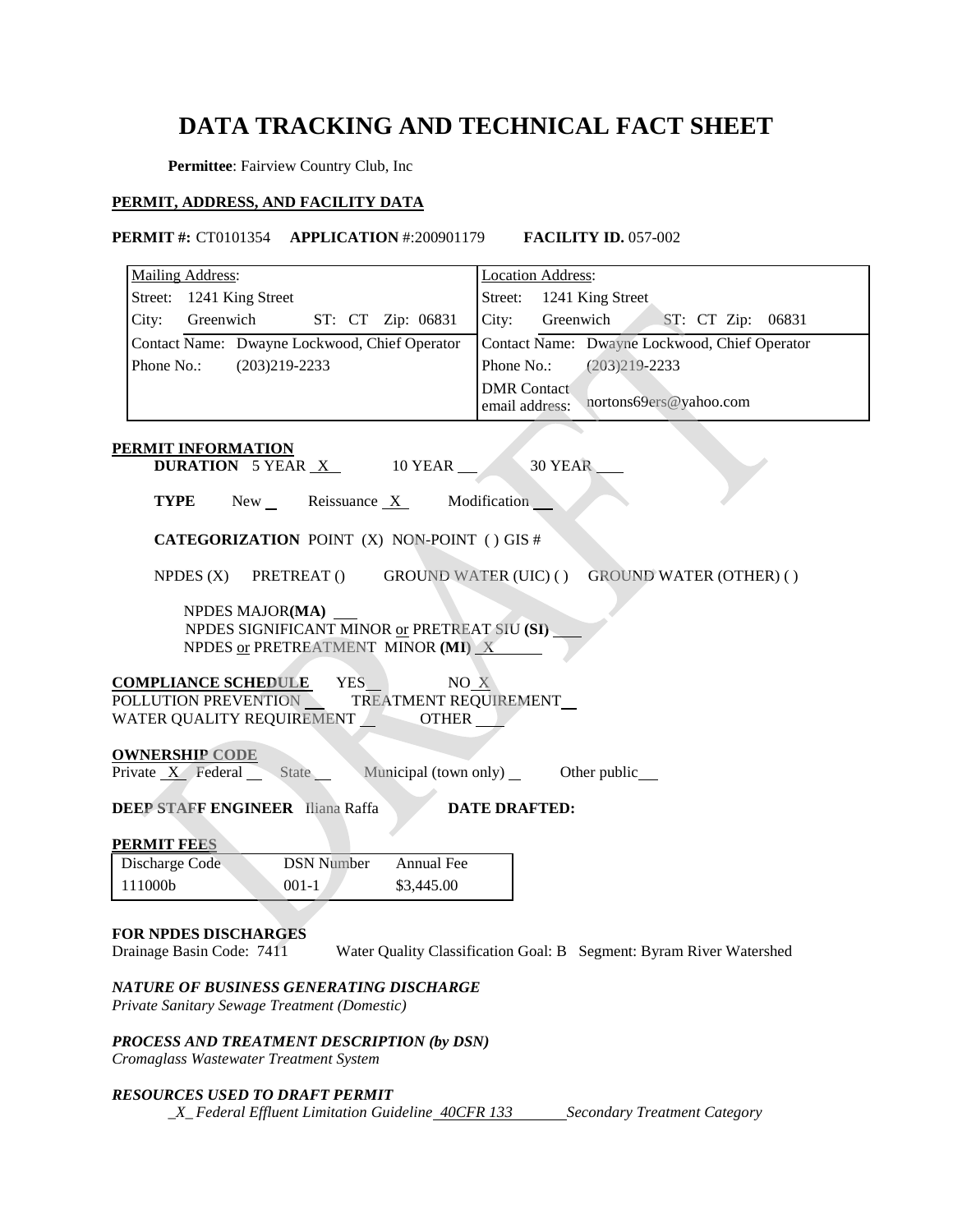- *\_\_ Performance Standards*
- *Federal Development Document*
- *X Department File Information*
- *X Connecticut Water Quality Standards*
- *Anti-degradation Policy*
- *Coastal Management Consistency Review Form*
- *Other - Explain*

### *BASIS FOR LIMITATIONS, STANDARDS OR CONDITIONS*

 *X Secondary Treatment (Section 22a-430-4(r) of the Regulations of Connecticut State Agencies)* 

- *Case-by-Case Determination*
- *In order to meet in-stream water quality*
- *X Anti-degradation policy*

### *GENERAL COMMENTS*

 *Street, Greenwich, CT 06831. The facility is designed to treat and discharge up to 22,000 gallons per day of*  Environmental Protection has issued Fairview Country Club, Inc a permit for the discharge from this facility. Environmental Protection has issued Fairview Country Club, Inc a permit for the discharge from this facility.<br>Fairview Country Club, Inc has submitted an application to renew its permit. The Department has made a tentative *that determination. Fairview Country Club, Inc operates a private water pollution control facility ("the facility") located at1241 King effluent into the Byram River Watershed. The facility currently uses advanced treatment with chlorine disinfection to treat effluent before being discharged. Pursuant to Conn. Gen. Stat. § 22a-430, the Department of Energy and determination to approve Fairview Country Club, Inc's application and has prepared a draft permit consistent with* 

*that determination. The most significant changes from the current permit are the inclusion of Escherichia coli, aluminum monitoring to be consistent with the most recent CT Water Quality Standards and iron monitoring to be consistent with EPA's National Recommended Water Quality Criteria.* 

### *SPECIFIC REQUIREMENTS OR REVISIONS*

*The Department reviewed the application for consistency with Connecticut's Water Quality Standards and determined that with the limits in the draft permit, including those discussed below, that the draft permit is consistent with maintenance and protection of water quality in accordance with the Tier I Anti-degradation Evaluation and Implementation Review provisions of such Standards.* 

 *consumption only) criteria, considering the zone of influence allocated to the facility where appropriate. In addition to this review, the statistical procedures outlined in the EPA Technical Support Document for Water Quality-based The need for inclusion of water quality based discharge limitations in this permit was evaluated consistent with Connecticut Water Quality Standards and criteria, pursuant to 40 CFR 122.44(d). Discharge monitoring data was evaluated for consistency with the available aquatic life criteria (acute and chronic) and human health (fish Toxics Control (EPA/505/2-90-001) were employed to calculate the need for such limits. Comparison of the attached monitoring data and its inherent variability with the calculated water quality based limits indicates a low statistical probability of exceeding such limits. Therefore, no water quality based limits.* 

### *WATER QUALITY LIMIT CALCULATIONS*

*See attached*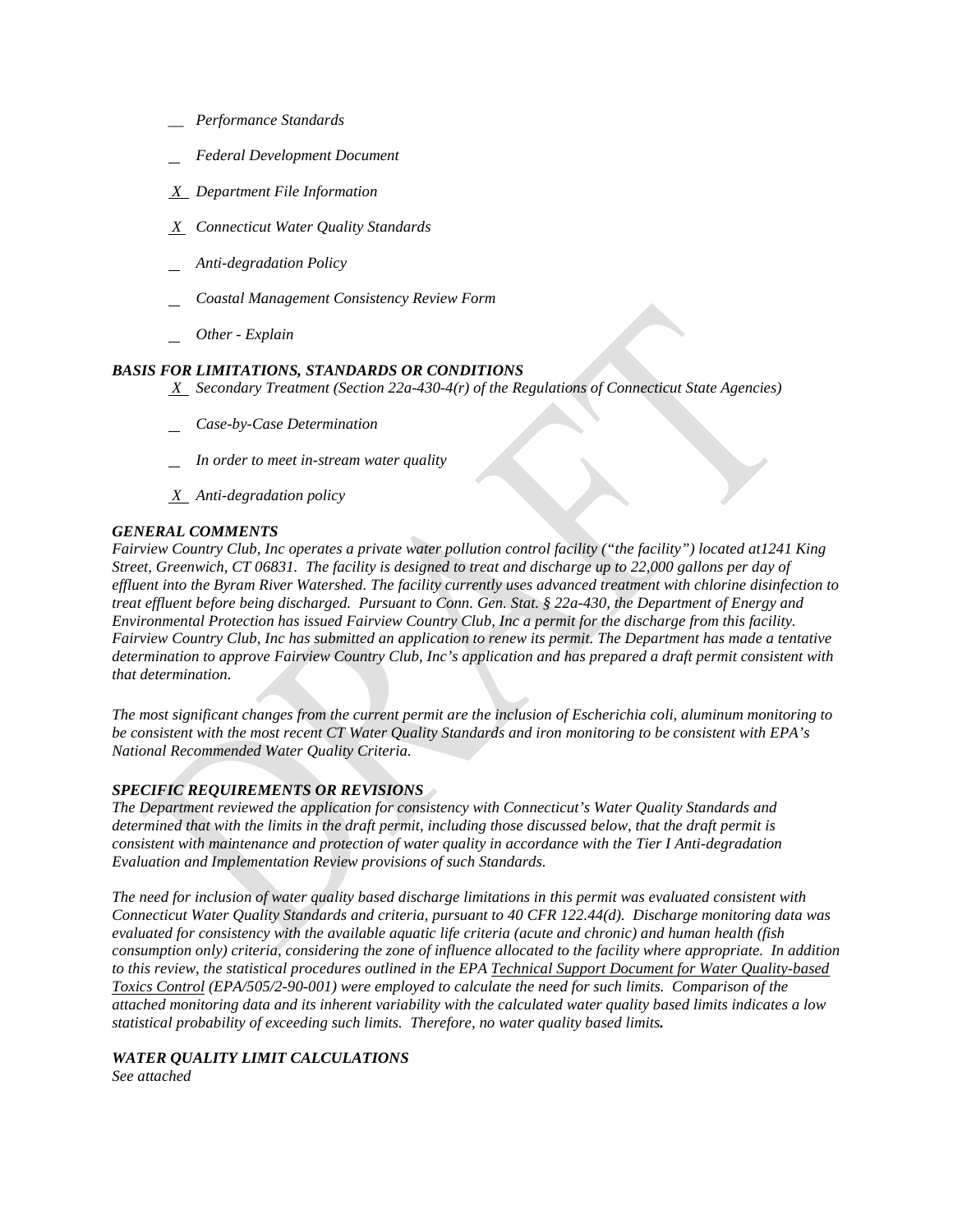

79 Elm Street • Hartford, CT 06106-5127 www.ct.gov/deep Affirmative Action/Equal Opportunity Employer

## **NPDES Permit Renewal Modification Applicant: Fairview Country Club, Inc. Application No. 200901179**

The Commissioner of the Department of Energy and Environmental Protection ("DEEP") hereby gives notice that a tentative determination has been reached to approve the following application.

| Applicant's Name and Address: | Fairview Country Club, Inc.           |
|-------------------------------|---------------------------------------|
| Contact Name and Phone No.:   | Dwayne Lockwood, (203) 219-2233       |
| Type of Permit and #:         | <b>NPDES - CT0101354</b>              |
| Type of Facility:             | Domestic Wastewater Treatment         |
| <b>Facility Location:</b>     | 1241 King Street, Greenwich, CT 06831 |
| Facility design capacity:     | 0.022 million gallons per day         |

COMMISSIONER'S FINDINGS/REGULATORY CONDITIONS

RENEWALS I-' . . ..' The applicant has previously received a permit from the Department of Energy and Environmental Protection ("Department") authorizing the discharge of up to an annual average daily design flow of 0.022 million gallons a day of secondary advanced treated wastewaters to the Byram River Watershed. The applicant has submitted an application to renew its existing permit. This renewal application is the subject of this notice.

### THE DRAFT PERMIT

The Department has prepared a draft permit consistent with the tentative determination to approve Fairview Country Club, Inc's renewal application. This draft is available on the public participation section of the Department's website. In accordance with Sections  $22a-430-4(1)$  and  $22a-430-4(r)$  of the Regulations of Connecticut State Agencies (RCSA), the draft permit contains effluent limitations that meet Connecticut's Water Quality Standards for the following: Ammonia, Aquatic Toxicity, Biochemical Oxygen Demand (5 day), chlorine, escherichia coli, flow, pH, and total suspended solids.

### INFORMATION REQUESTS/PUBLIC COMMENT

This application has been assigned No. 200901179; please use this number when corresponding with DEEP regarding this application. Interested persons may obtain copies of the application from the applicant at the above address. The application and supporting documentation are available for inspection at the Department of Energy and Environmental Protection, Water